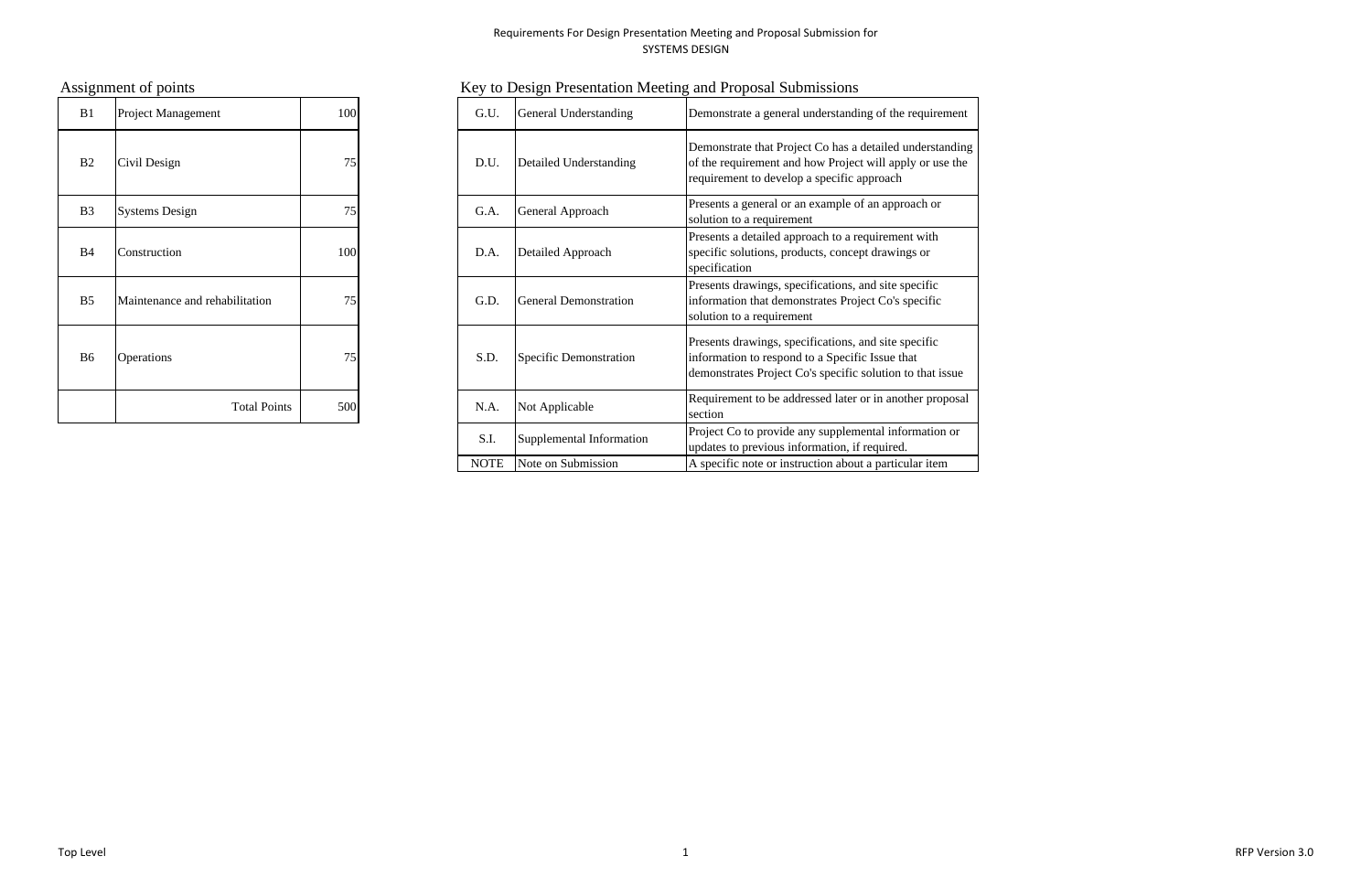SYSTEMS DESIGN

| B <sub>3</sub> | <b>System Design</b> |                                                  |                                       |  |
|----------------|----------------------|--------------------------------------------------|---------------------------------------|--|
|                | <b>B</b> 3.0         | Holistic Approach to System Design               |                                       |  |
|                |                      | Project Co's Holistic Approach to Systems Design | ΝA                                    |  |
|                |                      | System Engineering Management Plan               | Schedule 15-2 Article 1.2 (o) $(ix)C$ |  |

| <b>B</b> 3. | <b>System Design Organization and Key Personnel</b> |
|-------------|-----------------------------------------------------|
|             | System Design Organization for Phase 1 and Phase 2  |
|             | Key System Design Personnel                         |

| <b>B</b> 3.2 |   | System Design Approach to Phase 1 and Phase 2                                          | <b>Primary Reference</b>               |  |
|--------------|---|----------------------------------------------------------------------------------------|----------------------------------------|--|
|              |   | System Design Submittal Reports, Submittal Lists, and Submission<br><b>Check Lists</b> | Schedule $15-2$ Article $1.2(0)(viii)$ |  |
|              |   | Engineering and Design Plan, Design Packaging Plan (Systems)                           | Schedule 15-2 Article $1.2(0)(ix)$     |  |
|              |   | System Design Support for Quality Control/Quality Assurance                            | Schedule 11                            |  |
|              | 4 | System Designer Support for Verification, Testing and Acceptance<br>Program            | Schedule 15-2 Article 13               |  |

| <b>B</b> 3.3 | Light Rail Vehicle - Basis of Design                         | <b>Primary Reference</b>             |
|--------------|--------------------------------------------------------------|--------------------------------------|
|              | Understanding of LRV design interface requirements           | Schedule 15-2 Article 5.1(b) and 5.4 |
|              | Understanding of LRV fundamental Parameters                  | Schedule 15-2 Article 5.2(b)         |
|              | Understanding of Operational and Performance Characteristics | Schedule 15-2 Article 5.5 and 5.6    |
|              | <b>Understanding of Design Characteristics</b>               | Schedule 15-2 Article 5.7            |
|              | Understanding of Project Co's testing Requirements           | Schedule 15-2 Article 5.9            |

| <b>B</b> 3.4 |   | Traction Electrification System - Basis of Design          | <b>Primary Reference</b>   |
|--------------|---|------------------------------------------------------------|----------------------------|
|              |   | Understanding of functional requirements                   | Schedule 15-2 Article 6.3  |
|              | 2 | Traction Power Systems (TPS) Design requirements           | Schedule 15-2 Article 6.4  |
|              |   | <b>System Voltage Design Requirements</b>                  | Schedule 15-2 Article 6.5  |
|              |   | TPSS Site Access, Grading and Drainage Design Requirements | Schedule 15-2 Article 6.6  |
|              |   | Traction Power Feeder System (TPFS) Design Requirements    | Schedule 15-2 Article 6.7  |
|              | 6 | Sectioning and Grounding Design Requirements               | Schedule 15-2 Article 6.8  |
|              |   | <b>Traction Power System Product Requirements</b>          | Schedule 15-2 Article 6.9  |
|              | 8 | Overhead contact System (OCS)                              | Schedule 15-2 Article 6.10 |
|              |   | <b>Traction Power Distribution System</b>                  | Schedule 15-2 Article 6.11 |

| <b>B</b> 3.5 |        | Train Control Systems - Basis of Design  | <b>Primary Reference</b>           |
|--------------|--------|------------------------------------------|------------------------------------|
|              |        | Understanding of functional requirements | Schedule 15-2 Article 8.1 and 8.3  |
|              | 2      | <b>Automatic Train Supervision</b>       | Schedule 15-2 Article 8.4          |
|              | 3      | <b>Operational Design requirements</b>   | Schedule 15-2 Article 8.5          |
|              | 4      | Electromagnetic Interference (EMI)       | Schedule 15-2 Article 8.6          |
|              | 5      | Growth and Expansion                     | Schedule 15-2 Article 8.7          |
|              | 6      | <b>Signal Circuitry</b>                  | Schedule 15-2 Article 8.8          |
|              | $\tau$ | Train-to-Wayside Communications (TWC)    | Schedule 15-2 Article 8.9 and 8.20 |
|              | 8      | Storage Yard                             | Schedule 15-2 Article 8.10         |
|              | 9      | <b>Switch Machines</b>                   | Schedule 15-2 Article 8.11         |
|              | 10     | Signals                                  | Schedule 15-2 Article 8.12         |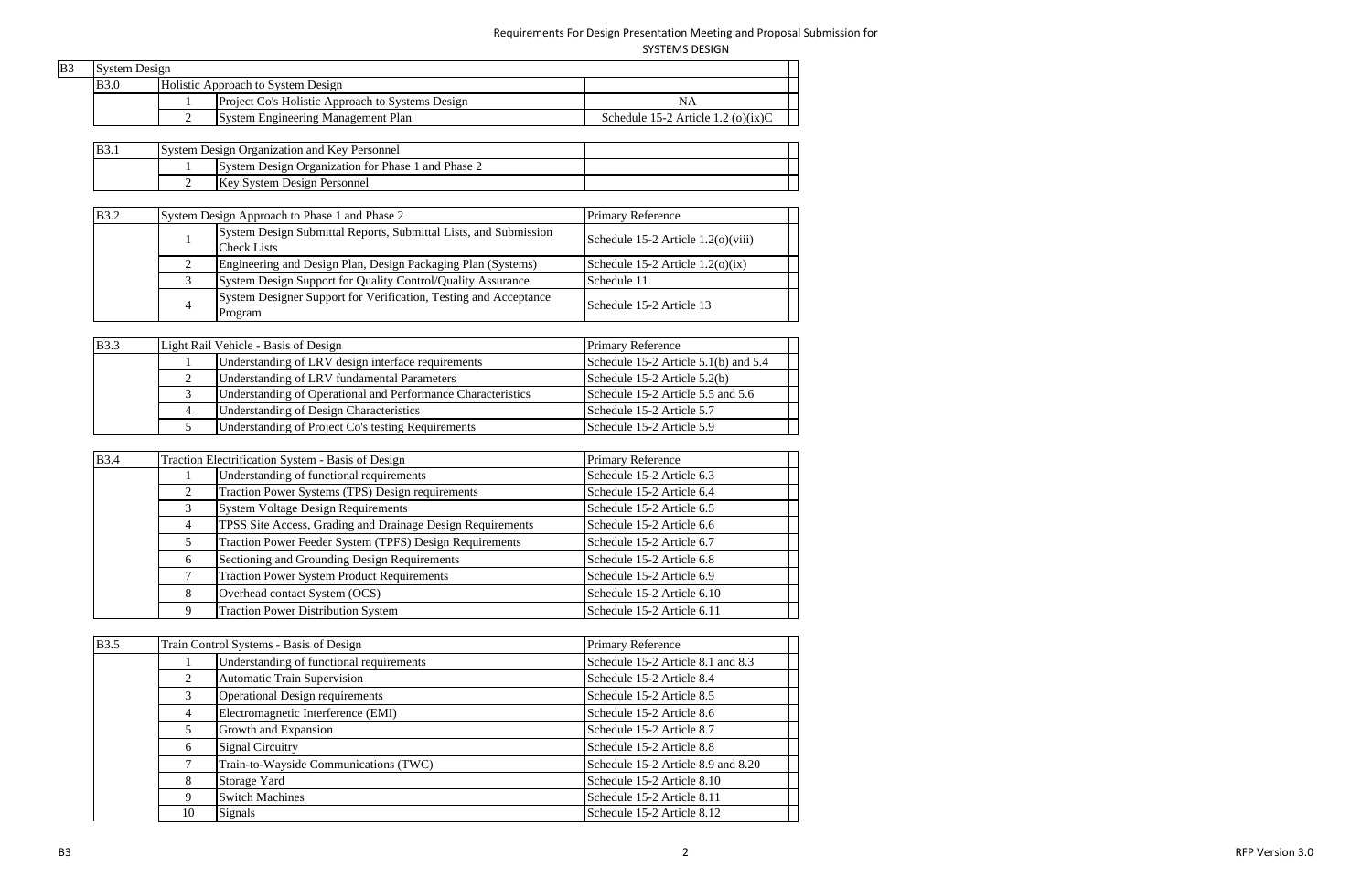|    |                                                               | <b>SYSTEMS DESIGN</b>      |
|----|---------------------------------------------------------------|----------------------------|
| 11 | <b>Crossing Warning Systems</b>                               | Schedule 15-2 Article 8.13 |
| 12 | <b>Traffic Signal Interface</b>                               | Schedule 15-2 Article 8.14 |
| 13 | <b>Track Circuits</b>                                         | Schedule 15-2 Article 8.15 |
| 14 | Signal Power                                                  | Schedule 15-2 Article 8.16 |
| 15 | <b>Houses and Cases</b>                                       | Schedule 15-2 Article 8.17 |
| 16 | Signal Equipment and Technologies                             | Schedule 15-2 Article 8.18 |
| 17 | Maintainability Design requirements                           | Schedule 15-2 Article 8.19 |
| 18 | Vehicle Provisions for Project Co ATP, ATS, and TWC Equipment | Schedule 15-2 Article 8.21 |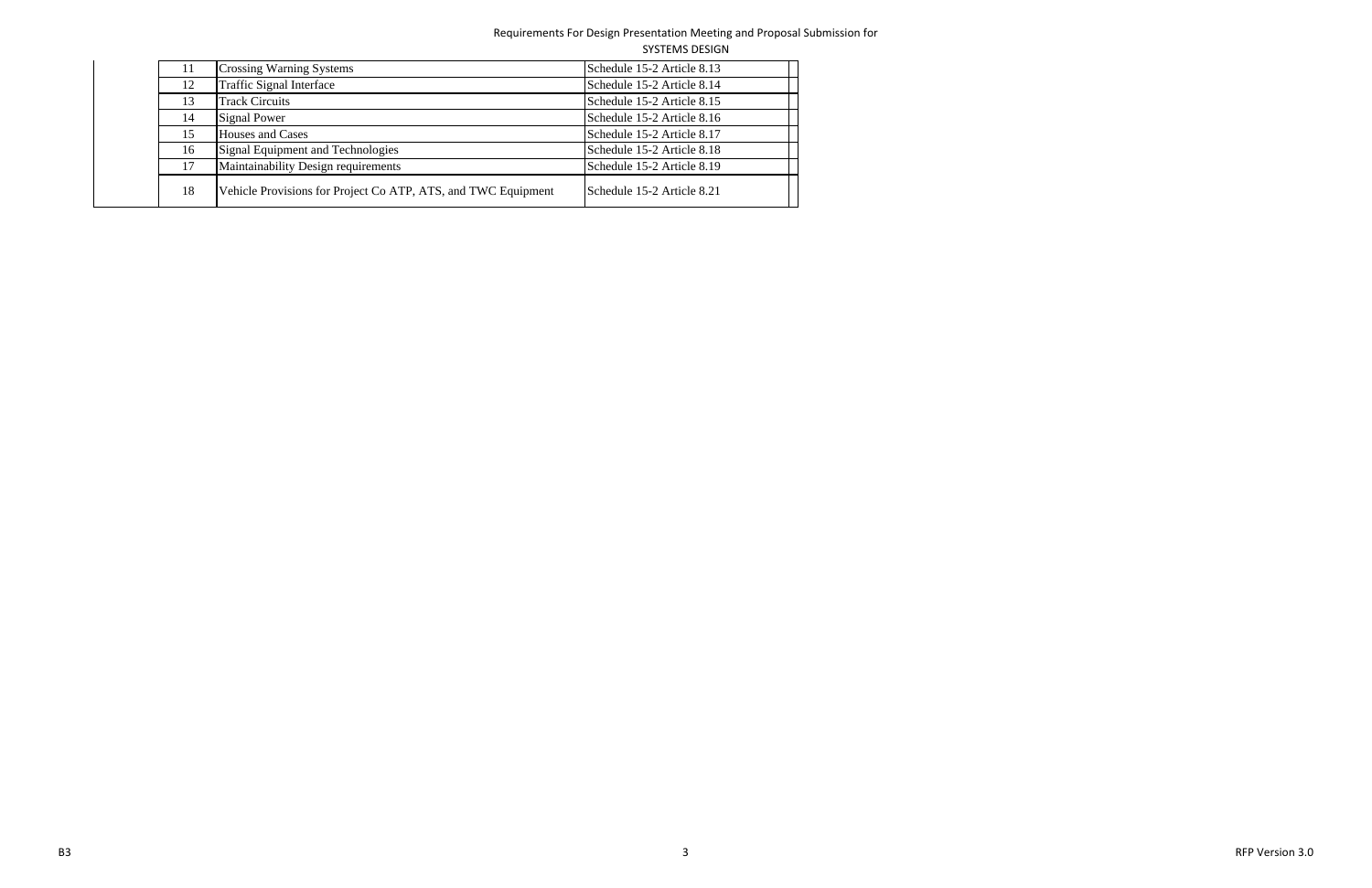| <b>B</b> 3.6 |    | Intelligent Transportation Systems - Basis of Design   | Primary Reference          |
|--------------|----|--------------------------------------------------------|----------------------------|
|              |    | <b>Intelligent Transportation Systems Architecture</b> | Schedule 15-2 Article 9.3  |
|              |    | <b>ITS</b> Systems for the Project                     | Schedule 15-2 Article 9.4  |
|              | 3  | <b>Transit Management Systems</b>                      | Schedule 15-2 Article 9.5  |
|              | 4  | <b>Traffic Signal Control/Transit Priority Systems</b> | Schedule 15-2 Article 9.6  |
|              | 5  | <b>Transit Security</b>                                | Schedule 15-2 Article 9.7  |
|              | 6  | Passenger Assistance Intercom at LRT Stops             | Schedule 15-2 Article 9.8  |
|              |    | <b>Fare Collection</b>                                 | Schedule 15-2 Article 9.9  |
|              | 8  | Communications System                                  | Schedule 15-2 Article 9.10 |
|              | 9  | <b>Control Centres</b>                                 | Schedule 15-2 Article 9.11 |
|              | 10 | Power Supply System                                    | Schedule 15-2 Article 9.12 |
|              | 11 | <b>Advanced Traveler Information System</b>            | Schedule 15-2 Article 9.13 |
|              | 12 | <b>System Design Documentation</b>                     | Schedule 15-2 Article 9.14 |
|              | 13 | Software Licenses and Escrow                           | Schedule 15-2 Article 9.15 |
|              | 14 | <b>Testing and Commissioning Requirements</b>          | Schedule 15-2 Article 9.16 |

| <b>B</b> 3.7 |                | Communications - Basis of Design                   | Primary Reference           |
|--------------|----------------|----------------------------------------------------|-----------------------------|
|              |                | <b>Light Rail Communication Systems</b>            | Schedule 15-2 Article 10.3  |
|              | 2              | <b>Transport System LAN Definitions</b>            | Schedule 15-2 Article 10.4  |
|              | 3              | <b>Field Equipment Technical Requirements</b>      | Schedule 15-2 Article 10.5  |
|              | $\overline{4}$ | <b>SCADA System Requirements</b>                   | Schedule 15-2 Article 10.6  |
|              | 5              | Communications Transmission Systems (CTS)          | Schedule 15-2 Article 10.7  |
|              | 6              | Telephone/Intercom System                          | Schedule 15-2 Article 10.8  |
|              |                | Closed Circuit Television (CCTV)                   | Schedule 15-2 Article 10.9  |
|              | 8              | <b>Remote Security Rooms</b>                       | Schedule 15-2 Article 10.10 |
|              | 9              | Light Rail Vehicle to CCF communications           | Schedule 15-2 Article 10.11 |
|              | 10             | Central Control Facility and SCADA                 | Schedule 15-2 Article 10.12 |
|              | 11             | Central Control Facility and the Fire Alarm System | Schedule 15-2 Article 10.13 |
|              | 12             | <b>Light Rail Transit Radio System</b>             | Schedule 15-2 Article 10.14 |

| <b>B</b> 3.8 |                | Trackwork - Basis of Design                                      | <b>Primary Reference</b>    |
|--------------|----------------|------------------------------------------------------------------|-----------------------------|
|              |                | <b>General Requirements</b>                                      | Schedule 15-2 Article 12.1  |
|              | $\overline{2}$ | <b>Trackwork Systems</b>                                         | Schedule 15-2 Article 12.3  |
|              | 3              | <b>Track Classification</b>                                      | Schedule 15-2 Article 12.4  |
|              | 4              | Wheel Profile and Wheel Gauge                                    | Schedule 15-2 Article 12.5  |
|              | 5.             | <b>Track Gauge and Rail Cant</b>                                 | Schedule 15-2 Article 12.6  |
|              | 6              | <b>Track Electrical Insulation and Vibration Damping</b>         | Schedule 15-2 Article 12.7  |
|              |                | <b>Track Construction and Maintenance Manuals and Tolerances</b> | Schedule 15-2 Article 12.8  |
|              | 8              | <b>Standard Track Construction Types</b>                         | Schedule 15-2 Article 12.9  |
|              | 9              | <b>Standard Trackwork</b>                                        | Schedule 15-2 Article 12.10 |
|              | 10             | <b>Special Trackwork</b>                                         | Schedule 15-2 Article 12.11 |
|              | 11             | Highway and Pedestrian Grade Crossing Materials                  | Schedule 15-2 Article 12.12 |
|              | 12             | <b>Other Track Devices</b>                                       | Schedule 15-2 Article 12.13 |
|              | 13             | <b>System Interfaces Affecting Track Design</b>                  | Schedule 15-2 Article 12.14 |

| B3.<br>and<br>onti<br>rrounding<br><b>cts</b><br>orrosion<br>ОI<br>'1 AT<br>cut<br>ເດດາ<br>. Jer<br>eni<br>ASIC.<br>$\mathbf{v}$<br>эам.<br>asıra<br>91. | $P_{r_1}$ mor<br>.erence<br>в.<br>наг |
|----------------------------------------------------------------------------------------------------------------------------------------------------------|---------------------------------------|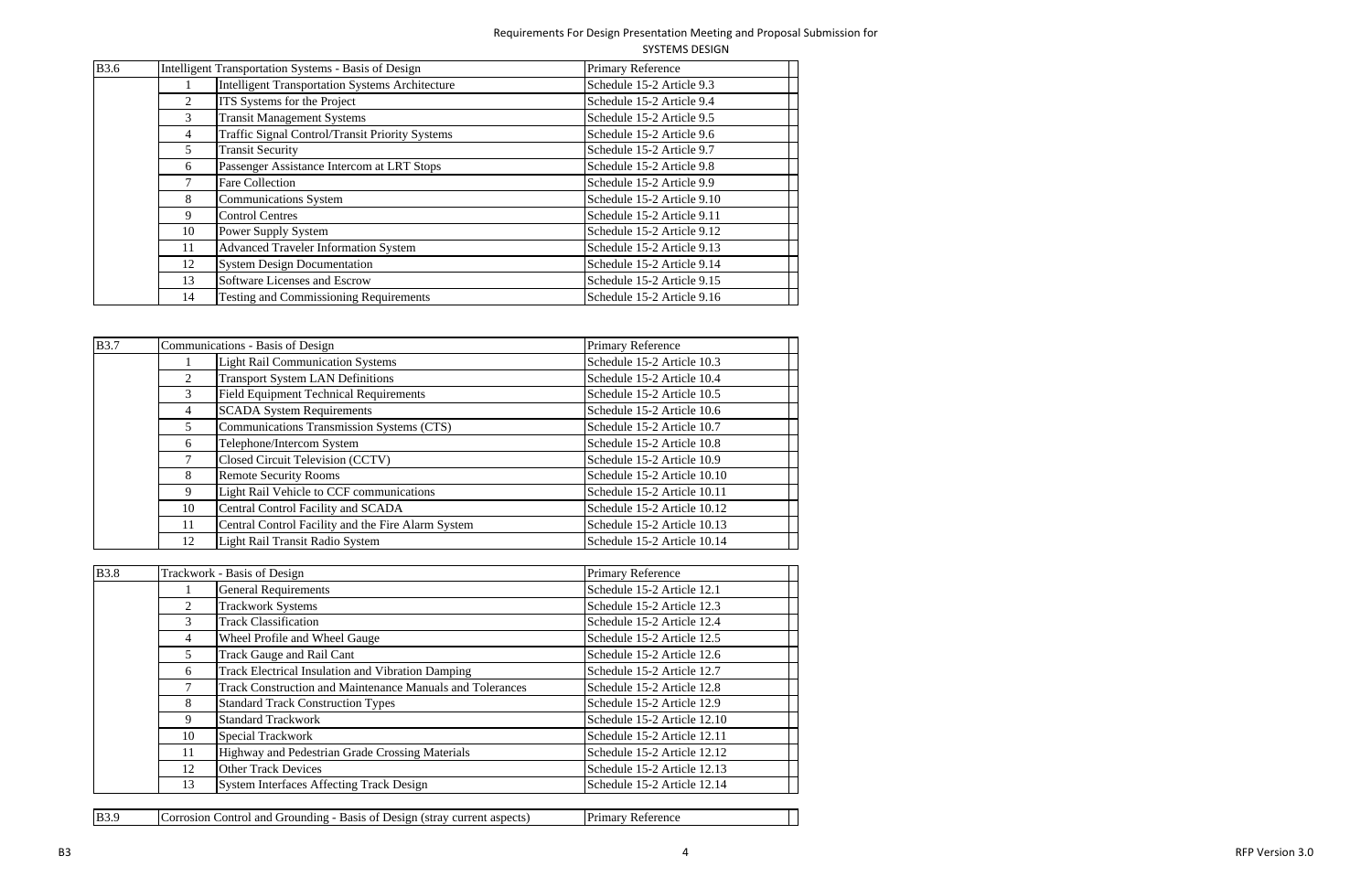| <b>SYSTEMS DESIGN</b> |  |
|-----------------------|--|
|                       |  |

|  | <b>General Requirements</b>                          | Schedule 15-2 Article 17.1                      |
|--|------------------------------------------------------|-------------------------------------------------|
|  | Purpose and Scope                                    | Schedule 15-2 Article 17.2, 17.3                |
|  | Interfaces, Expansion, and Special Design Provisions | Schedule 15-2 Article 17.4, 17.5, 17.6,<br>17.8 |
|  | <b>Stray Current Corrosion Prevention</b>            | Schedule 15-2 Article 17.9                      |
|  | <b>Stray Current Corrosion Prevention Systems</b>    | Schedule 15-2 Article 17.10 & 17.17             |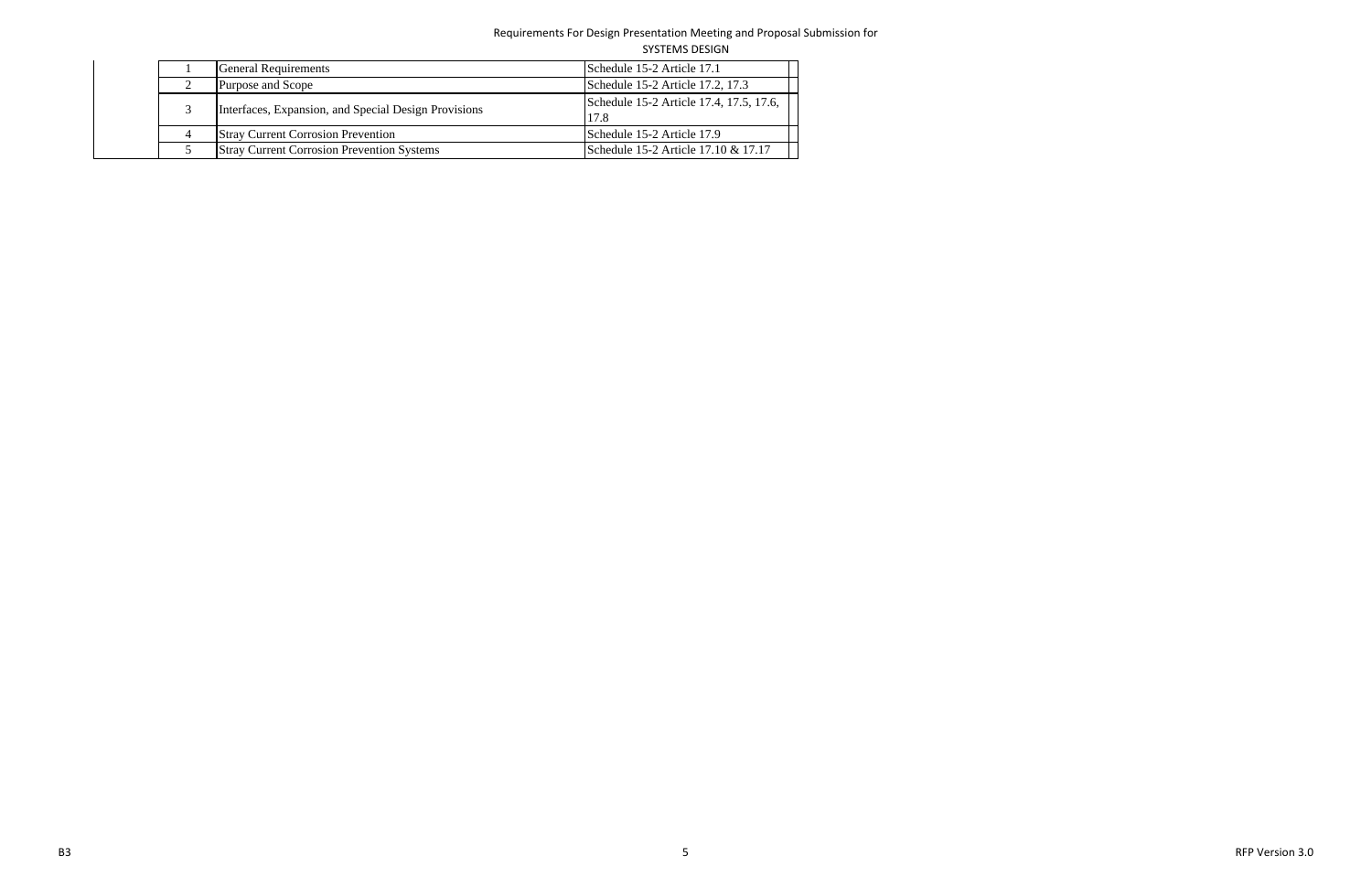|          | Holistic Approach to System Design items to be addressed in B3.0 |                                          |      |      |      | The Proponent shall describe the holistic approach for the design of the Systems and shall include the following:                                                                                                                                                                                                                                                                                                                                                                                                                                                                                                                                                  |
|----------|------------------------------------------------------------------|------------------------------------------|------|------|------|--------------------------------------------------------------------------------------------------------------------------------------------------------------------------------------------------------------------------------------------------------------------------------------------------------------------------------------------------------------------------------------------------------------------------------------------------------------------------------------------------------------------------------------------------------------------------------------------------------------------------------------------------------------------|
| Sub-item | Sub-item description                                             | <b>Primary reference</b> DPM #1 DPM #2   |      |      |      | <b>DPM #3 Holistic Approach to System Design</b>                                                                                                                                                                                                                                                                                                                                                                                                                                                                                                                                                                                                                   |
|          | Project Co's Holistic Approach to<br><b>Systems Design</b>       | NA                                       | G.U  | D.U. | G.D. | Provide Project Co's detailed understanding of the system design requirements, its approach to the system design<br>work, experience with the design of systems work, and approach to working as an integrated team. The holistic<br>approach to completing the design of the systems work shall be seamless and continuous.<br>Provide Project Co's approach to ensure that the design of the systems is coordinated with the project schedule and<br>the design work of the non-systems work.<br>- (G.D.) For each subsystem, Provide the firm's experience is design that specific subsystem and the name of the lea<br>person for the design of the subsystem. |
|          | System Engineering Management Plan                               | Schedule 15-2<br>Article 1.2 (o) $(ix)C$ | G.U. | D.U. | S.I. | Provide Project Co's understanding and approach to preparing and implementing the Engineering and Design Plan<br>for the design of the systems.                                                                                                                                                                                                                                                                                                                                                                                                                                                                                                                    |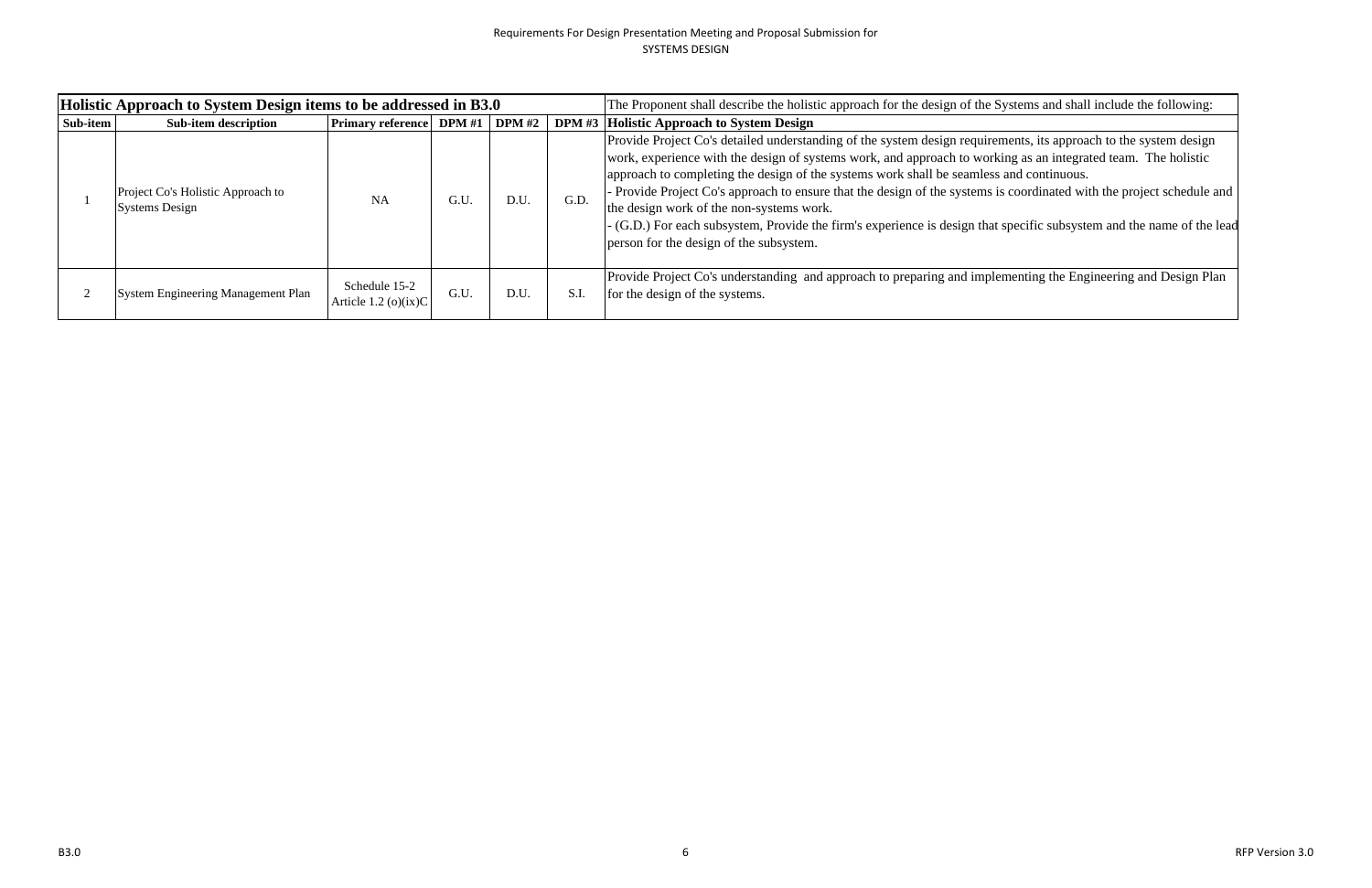| <b>System Design Organization and Key Personnel to be addressed in B3.1</b> |                                                |                          |        |               |      | The Proponent shall describe the organization and key personnel for the design of the Systems and shall include the<br>following:                                                                                                                                                                                                                                                                                                                                                                                                                                                                                                                                                                                                                                                                                                                                                                                                                                                                                                                                                                                                   |
|-----------------------------------------------------------------------------|------------------------------------------------|--------------------------|--------|---------------|------|-------------------------------------------------------------------------------------------------------------------------------------------------------------------------------------------------------------------------------------------------------------------------------------------------------------------------------------------------------------------------------------------------------------------------------------------------------------------------------------------------------------------------------------------------------------------------------------------------------------------------------------------------------------------------------------------------------------------------------------------------------------------------------------------------------------------------------------------------------------------------------------------------------------------------------------------------------------------------------------------------------------------------------------------------------------------------------------------------------------------------------------|
| Sub-item                                                                    | <b>Sub-item description</b>                    | <b>Primary reference</b> | DPM #1 | <b>DPM</b> #2 |      | DPM #3 System Design Organization and Key Personnel                                                                                                                                                                                                                                                                                                                                                                                                                                                                                                                                                                                                                                                                                                                                                                                                                                                                                                                                                                                                                                                                                 |
|                                                                             | System Organization for Phase 1 and<br>Phase 2 | <b>NA</b>                | G.A.   | D.A.<br>G.D.  | S.I. | Provide Project Co's approach to the organization of system design resources, firms and key personnel responsible<br>for the design of the various systems.<br>Provide the location where the design work will be performed and firms that will be leading the design of the<br>systems<br>- Provide a description of the role and responsibilities, qualifications, and authority of the Project Co Key<br>Individuals for the design of systems.<br>Provide a description of the organizational interfaces between those responsible for the design of systems and those<br>responsible for the design of the non-system components and those responsible for construction.<br>(G.D.) Provide a detailed organizational chart, for Phase 1 and Phase 2, indicating the key personnel, their role,<br>firm association, and reporting lines within the Systems Design organization and beyond the System Design<br>organization where applicable. The organization chart shall identify all Key System Design Personnel                                                                                                            |
|                                                                             | Key System Design Personnel                    | <b>NA</b>                | G.A.   | G.D           | S.I. | (G.D.) For the DPM process provide a brief bio for each of Project Co's Key System Design Personnel, as cited in Schedule 9<br>of the RFP, and other significant design positions including the following positions or equivalent positions with similar<br>responsibilities. If a specific person has not been determined for a particular position, provide the minimum qualifications that<br>Project Co will set for that position. Resumes or minimum qualifications shall be provide in the final submission:<br>Chief Systems Engineer (Key Person)<br>Lead Vehicle Integration Engineer (Key Person)<br>Lead Train Control Signals Engineer<br>Lead Traction Power Equipment Engineer<br>Lead Overhead Contact Systems Engineer<br><b>Lead Communications Engineer</b><br>Lead Corrosion Control Engineer (stray current)<br>For each key person or significant position, indicate if they are full time or part time positions, when they will be assuming<br>their role on the project, whether they will be stationed in the Region of Waterloo or Greater Toronto Area and when they are<br>scheduled for redeployment. |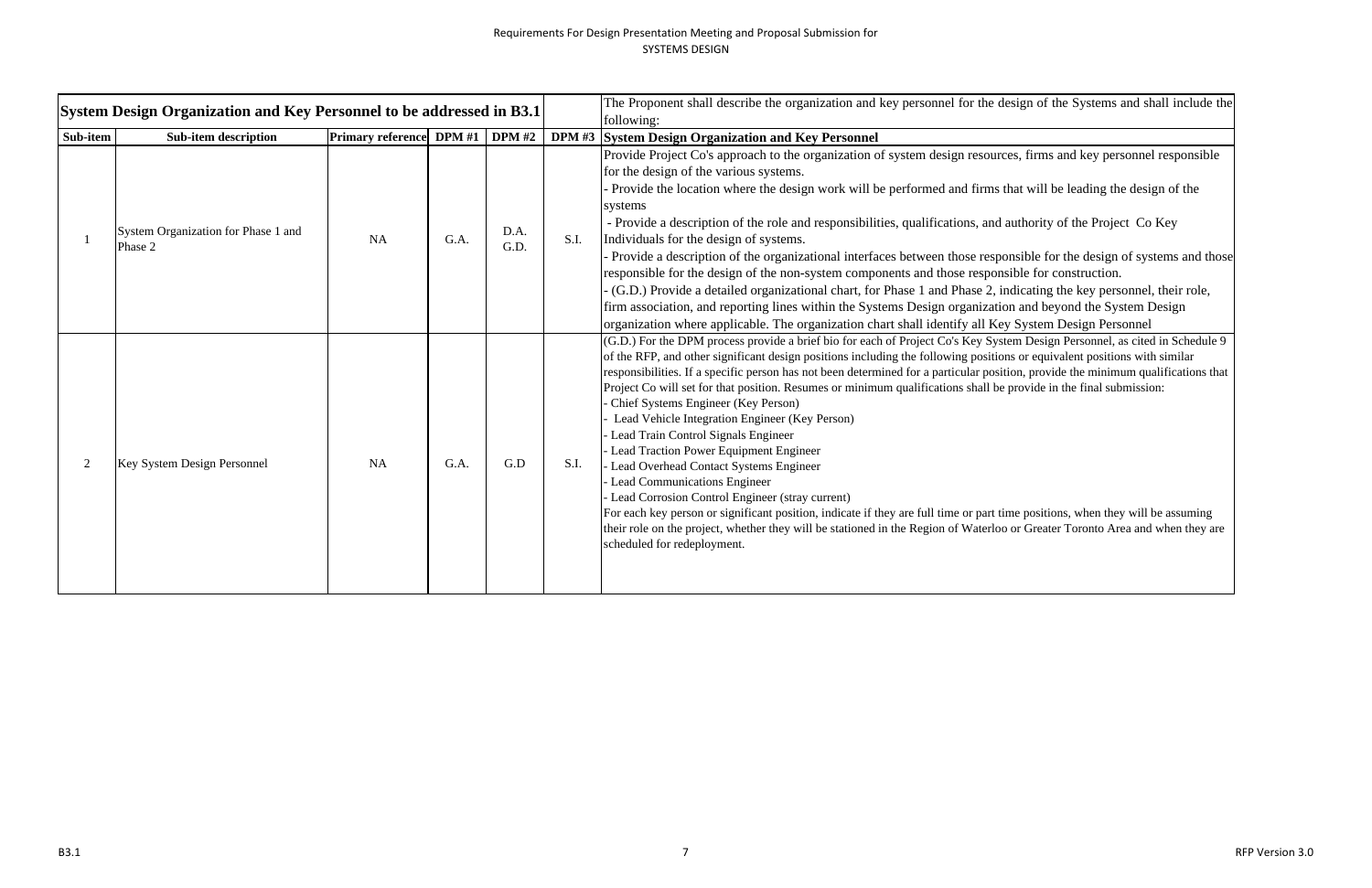|          | System Design Approach to Phase 1 and Phase 2 to be addressed in B3.2              |                                       |                 |      |      | The Proponent must address the overall system design approach at an appropriate level of detail, as set out in or<br>otherwise referenced in Schedule 15-2 of the Project Agreement, and shall include the following:                                                                                                                                                                                                                                               |
|----------|------------------------------------------------------------------------------------|---------------------------------------|-----------------|------|------|---------------------------------------------------------------------------------------------------------------------------------------------------------------------------------------------------------------------------------------------------------------------------------------------------------------------------------------------------------------------------------------------------------------------------------------------------------------------|
| Sub-item | <b>Sub-item description</b>                                                        | <b>Primary reference</b>              | DPM #1   DPM #2 |      |      | DPM #3 System Design Approach to Phase 1 and Phase 2                                                                                                                                                                                                                                                                                                                                                                                                                |
|          | System Design Submittal Reports,<br>Submittal Lists, and Submission Check<br>Lists | Schedule 15-2<br>Article 1.2(o)(viii) | G.A.            | D.A. | G.D. | Project Co shall provide their approach for preparing the Submittal Report, Submittal List, and Submittal checklist for System<br>design packages.<br>(GD) Project Co shall provide a preliminary list of system design related submittals for the system design packages<br>(GD) Project Co shall provide an example of a system submittal checklist reflecting the quality of the system submittal<br>checklist to be provided by Project Co for the design work. |
|          | Engineering and Design Plan, Design<br>Packaging Plan (Systems)                    | Schedule 15-2<br>Article $1.2(0)(ix)$ | G.A.            | G.D. | S.I. | Project Co shall provide their approach to prepare the Packaging Plan for the systems design packages.<br>(GD) Project Co shall provide a preliminary list of system design packages                                                                                                                                                                                                                                                                                |
|          | <b>System Design Support for Quality</b><br><b>Control/Quality Assurance</b>       | Schedule 11                           | G.A.            | D.U. | G.A. | Provide Project Co's approach to ensuring that the quality of the system design(s) is implemented during the construction of<br>the systems in the field and whether Project Co's Engineer of Record for the systems design has a meaningful role in the<br>construction QA/QC process.                                                                                                                                                                             |
|          | System Designer Support for<br>Verification, Testing and Acceptance<br>Program     | Schedule 15-2<br>Article 13           | G.A.            | D.A. | G.D. | Provide Project Co's approach to ensuring that the Verification, Testing and Acceptance Program for system design elements<br>includes Project Co's Engineer of Record for the system design as part of the program<br>- (G.D.) List of test and inspection procedures for system design that will be performed as part of the Verification, Testing,<br>and Acceptance Plan.                                                                                       |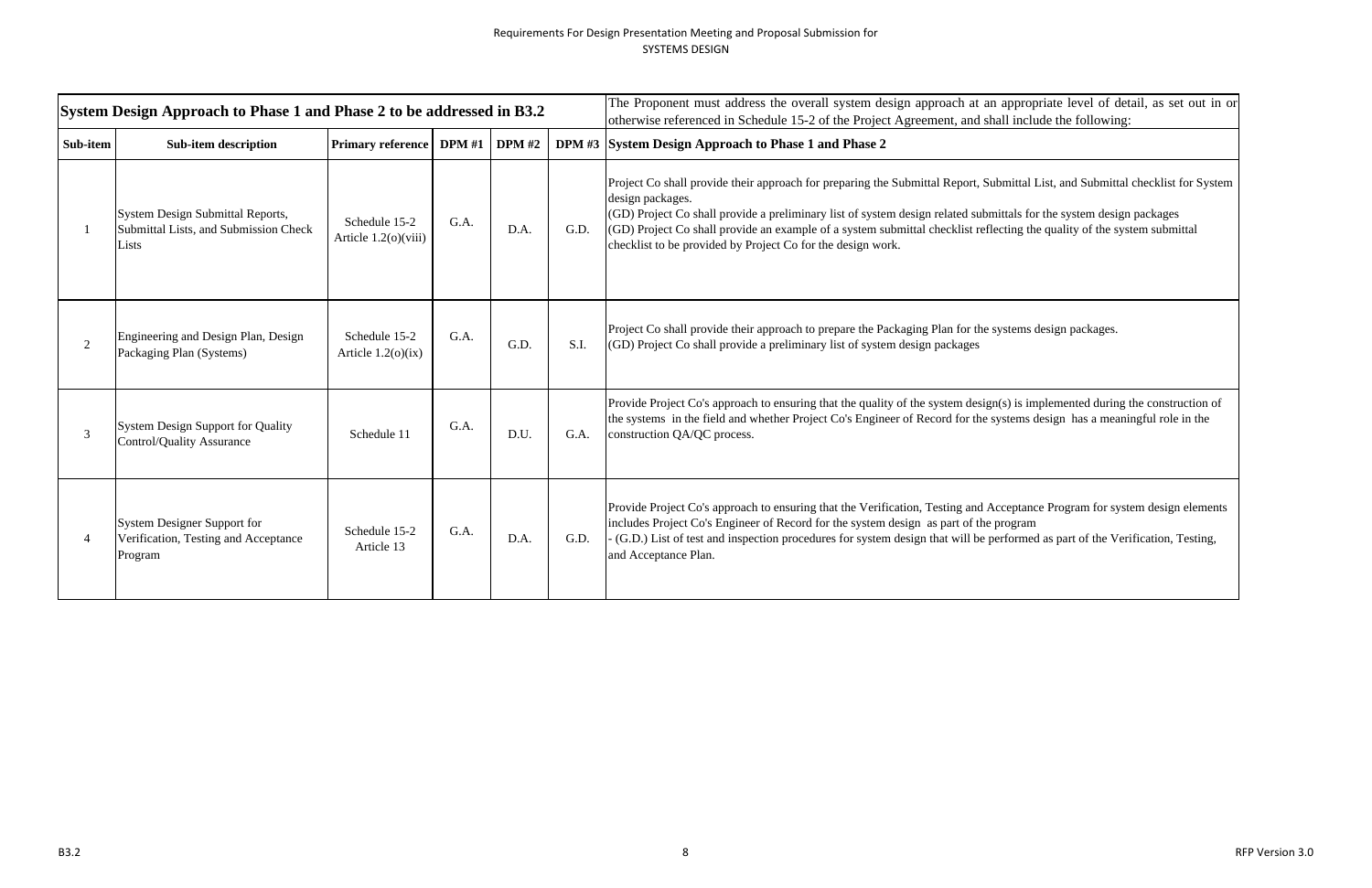|          | Light Rail Vehicle items to be addressed in Part B3.3 |                              |               |               |      | The Proponent must address the Light Rail Vehicle requirements at an appropriate level of detail, as set out in or                                                                                                          |
|----------|-------------------------------------------------------|------------------------------|---------------|---------------|------|-----------------------------------------------------------------------------------------------------------------------------------------------------------------------------------------------------------------------------|
|          |                                                       |                              |               |               |      | otherwise referenced in Article 5 of Schedule 15-2 of the Project Agreement, and shall include the following:                                                                                                               |
| Sub-item | <b>Sub-item description</b>                           | <b>Primary reference</b>     | <b>DPM</b> #1 | <b>DPM</b> #2 |      | DPM #3 Proposal Submission for Light Rail Vehicle                                                                                                                                                                           |
|          | Understanding of LRV design interface                 | Schedule 15-2 Article        | G.U.          | D.U.          | S.I  | Provide Project Co's understanding of the design interface requirements attributable to the Light Rail Vehicle and                                                                                                          |
|          | requirements                                          | 5.1(b) & 5.4                 |               |               |      | how those interfaces will be handled by Project Co during the design process.                                                                                                                                               |
|          | Understanding of LRV fundamental                      | Schedule 15-2 Article        | G.U.          | D.U.          |      | Provide Project Co's understanding of the LRT Vehicle's design parameters and how those parameters will be                                                                                                                  |
|          | Parameters                                            | 5.2(b)                       |               |               | S.I  | incorporated into the design process.                                                                                                                                                                                       |
|          | Understanding of Operational and                      | Schedule 15-2 Article        | G.U.          | S.I.          | S.I  | Provide Project Co's understanding of the LRT Vehicle's Operational and Performance Characteristics and how                                                                                                                 |
|          | Performance Characteristics                           | 5.5 & 5.6                    |               |               |      | Project Co will use these characteristics during the design process.                                                                                                                                                        |
|          | Understanding of Design Characteristics               | Schedule 15-2 Article        | G.U.          | D.U.          | S.I  | Provide Project Co's understanding of the LRT Vehicle's Design Characteristics and identifying what elements ma                                                                                                             |
|          |                                                       |                              |               |               |      | impact or involve on-board equipment provided by Project Co.                                                                                                                                                                |
|          | Understanding of Project Co's testing<br>Requirements | Schedule 15-2 Article<br>5.9 | G.U.          | D.U.          | S.I. | Provide Project Co's understanding of the Project Co's involvement in the Region's testing program prior to the<br>vehicle handover to Project Co and Project Co's program for testing Project Co's on-board installations. |

teristics and identifying what elements may iteristics and identifying what elements may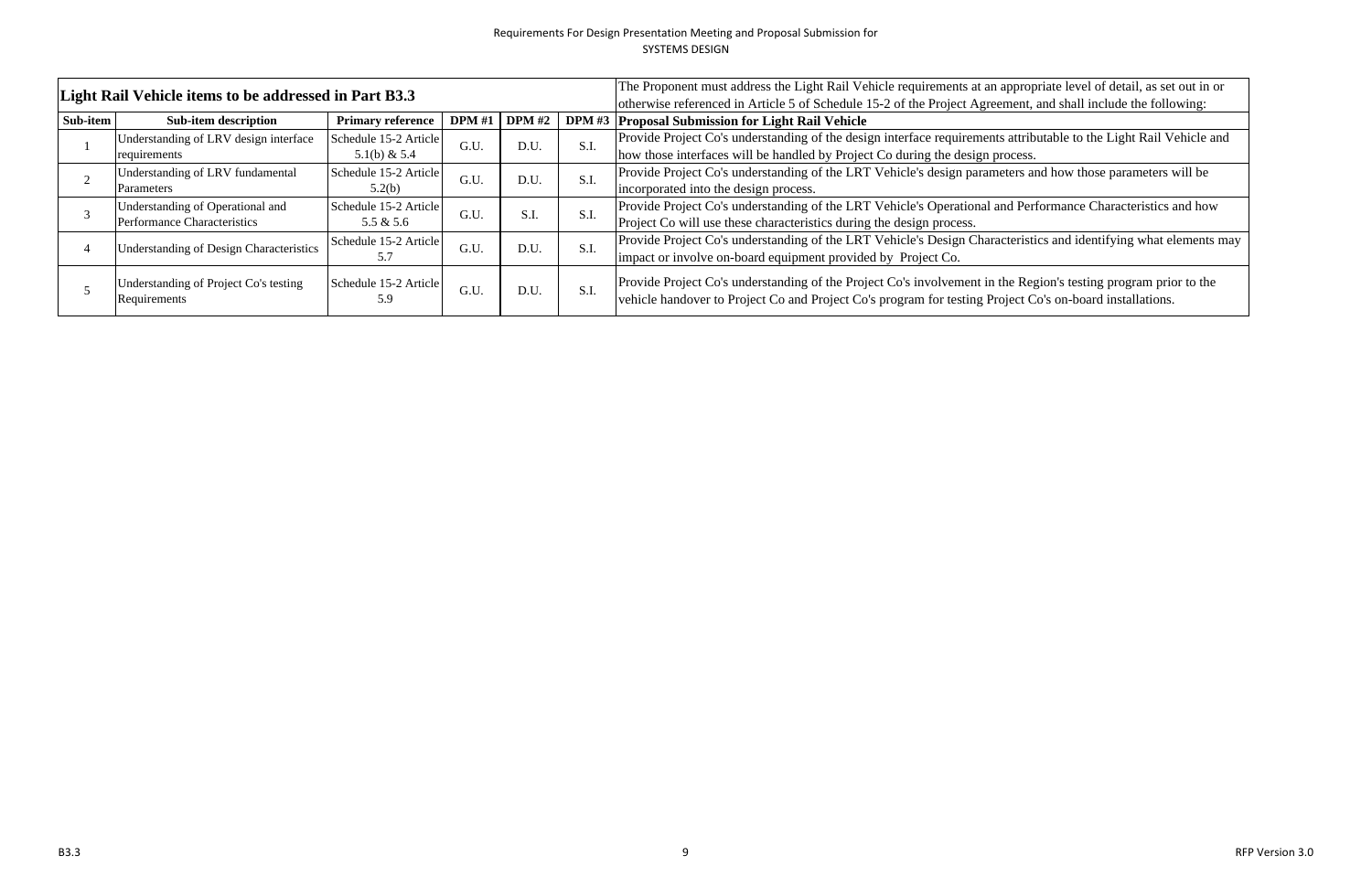|                | <b>Traction Electrification System items to be addressed in Part B3.4</b>           |                                         | The Proponent must address the Traction Electrification System design at an a<br>or otherwise referenced in Article 6 of Schedule 15-2 of the Project Agreemen |               |              |                                                                                                                                                                                                                                                                                                                                                                                                                                                                                                                                                                                                                                                                                                                                                                                                                                                                           |
|----------------|-------------------------------------------------------------------------------------|-----------------------------------------|----------------------------------------------------------------------------------------------------------------------------------------------------------------|---------------|--------------|---------------------------------------------------------------------------------------------------------------------------------------------------------------------------------------------------------------------------------------------------------------------------------------------------------------------------------------------------------------------------------------------------------------------------------------------------------------------------------------------------------------------------------------------------------------------------------------------------------------------------------------------------------------------------------------------------------------------------------------------------------------------------------------------------------------------------------------------------------------------------|
| Sub-item       | <b>Sub-item description</b>                                                         | <b>Primary reference</b>                | <b>DPM</b> #1                                                                                                                                                  | <b>DPM</b> #2 |              | DPM #3 Proposal Submission for Basis of Design - Traction Electrification System                                                                                                                                                                                                                                                                                                                                                                                                                                                                                                                                                                                                                                                                                                                                                                                          |
| $\mathbf{1}$   | Understanding of functional requirements                                            | Schedule 15-2 Article<br>6.1<br>and 6.3 | D.U.                                                                                                                                                           | G.A.          | D.A.         | Provide Project Co's understanding of the functional requirements for the design-<br>and identification of special issues that will be addressed during the design pro                                                                                                                                                                                                                                                                                                                                                                                                                                                                                                                                                                                                                                                                                                    |
| $\overline{2}$ | Traction Power Systems (TPS) Design<br>requirements                                 | Schedule 15-2 Article<br>6.4            | D.U.                                                                                                                                                           | G.A.          | S.D.         | Provide Project Co's understanding and approach to Traction Power Systems of<br>Understanding of substation spacing and identification of issues<br>Understanding of service connections to substations and design approach for<br>Approach to maintenance facility substations.<br>Approach to traction power simulation<br>I dentify the type or supplier proposed for the major components of the TES a<br>the equipment. If Project Co has not selected a specific supplier for the TES equal<br>information for more than one supplier or provide the performance specification<br>approach to selecting the supplier. Please note that if a specific supplier is not<br>quality of the TES equipment provided by Project Co will be based on the assu<br>comply with the minimum requirements.<br>(S.D.) presentation of initial traction power simulation results. |
| 3              | <b>System Voltage Design Requirements</b>                                           | Schedule 15-2 Article<br>6.5            | G.U.                                                                                                                                                           | D.U.          | S.I.         | Provide Project Co's understanding of voltage design requirements and utilizat<br>design process.                                                                                                                                                                                                                                                                                                                                                                                                                                                                                                                                                                                                                                                                                                                                                                         |
| $\overline{4}$ | TPSS Site Access, Grading and Drainage Design Schedule 15-2 Article<br>Requirements | 6.6                                     | G.U.                                                                                                                                                           | D.A.          | G.D.<br>S.D. | Provide Project Co's understanding and approach to site requirements<br>(G.D.) provide a Directive Drawing depicting the general solution for meeting<br>(S.D.) provide a site specific concept level drawing for the TPSS at Conestor<br>(G.D.) for each type of TPSS enclosure provide architectural typical elevation<br>(S.D.) Show on Project Co's plan and profile alignment drawings showing the                                                                                                                                                                                                                                                                                                                                                                                                                                                                   |

design at an appropriate level of detail, as set out in<br>ect Agreement, and shall include the following:

ts for the design of the traction electrification system<br>the design process.

wer Systems design requirements

approach for making the service connections

of the TES and provide a general description of for the TES equipment, Project Co may submit ce specifications for the TES and Project Co's supplier is not identified, the evaluation of the ed on the assumption that the equipment will only

Its and utilization of these requirements during the

ion for meeting TPSS site requirements SS at Conestoga Mall. pical elevation views. gs showing the location of each TPSS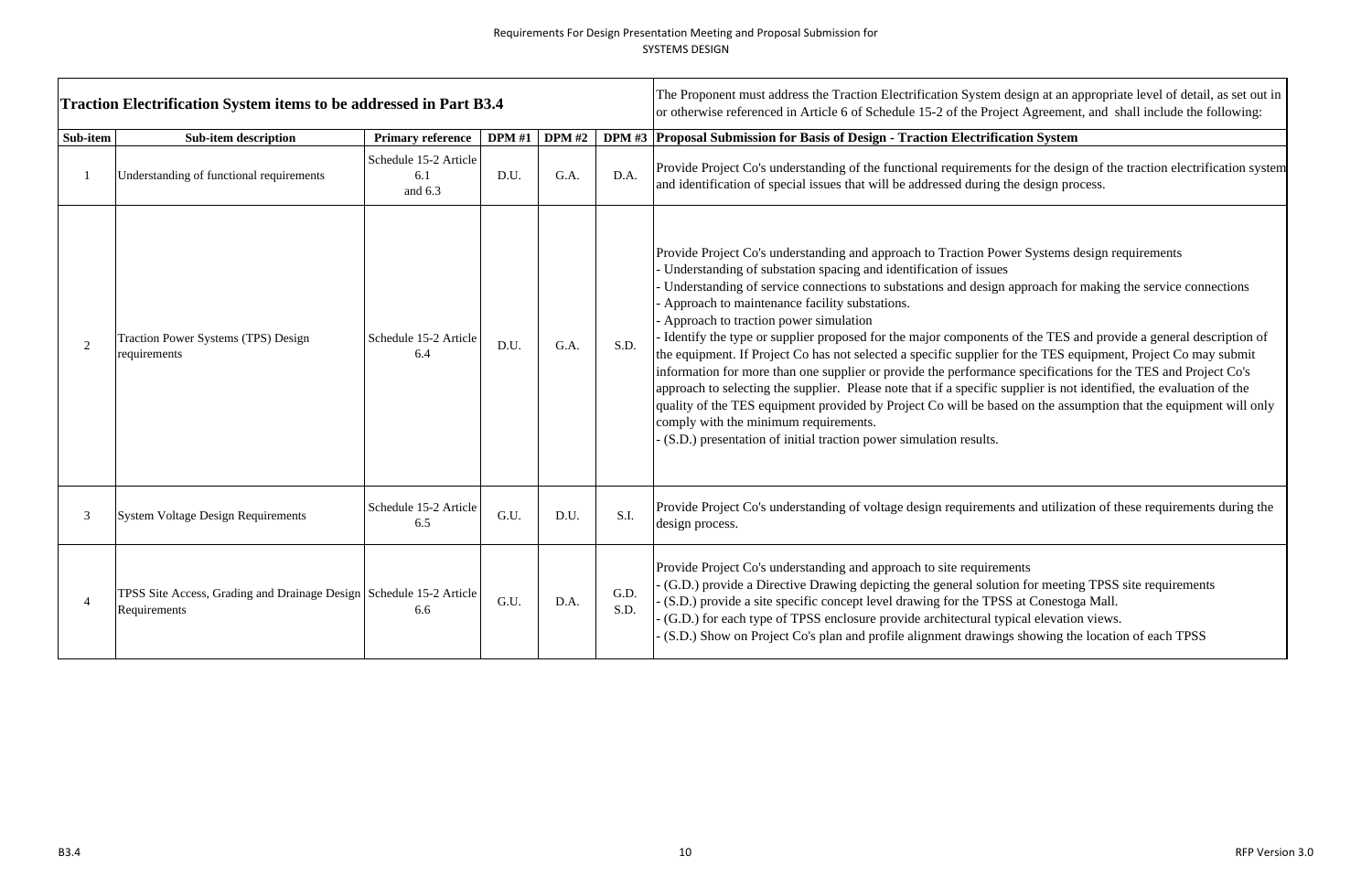The Proponent must address the Traction Electrification System design at an appropriate level of detail, as set out in<br>Traction Electrification System items to be addressed in Part B3.4<br>or otherwise referenced in Article 6 **Sub-item Sub-item description Primary reference DPM #1 DPM #2 DPM #3 Proposal Submission for Basis of Design - Traction Electrification System** 5Traction Power Feeder System (TPFS) Design Schedule 15-2 Article D.U. D.A. G.D.<br>Requirements S.D. Provide Project Co's understanding and approach to traction power feeder system requirements - (G.D.) provide a Preliminary Directive Drawing depicting the general arrangement of the traction power feeder system (S.D.) provide a site specific concept level drawing for the TPSS at Conestoga Mall. 6 Sectioning and Grounding Design Requirements  $\begin{array}{|l|}\n\hline\n\text{Scheduling of } 6.8\n\end{array}$  $\begin{array}{c|cc} 5\text{-}2 \text{ Article} & D.U. & D.A. & S.D. \\ 8 & 0.5 \end{array}$ Provide Project Co's understanding and approach to traction power feeder sectioning and grounding requirements - Detailed approach to sectioning of the TES - (G.D.) provide a Preliminary Directive Drawing depicting the general arrangement of the TPSS installations for sectioning. - (S.D.) Show on Project Co's plan and profile alignment drawings or on a stand alone schematic/track chart illustration, the TPSS sectioning limits, by stationing, for each track and the OMSF for the entire system. 7 Traction Power System Product Requirements Schedule 15-2 Article 6.9 D.A. G.D. S.I. Provide Project Co's approach to meeting the traction power system product requirements G.D. S.I. (G.D.) provide a one line diagram depicting the general arrangement of the TPSS based on initial assessment o TPSS capacity. 8 Overhead Contact System (OCS) Schedule 15-2 Article 6.10  $\begin{array}{c|cc} 0 & \text{D.A.} & \text{S.D.} & \text{S.I.} \end{array}$ Provide Project Co's approach to meeting the Overhead Contact System (OCS) requirements - (S.D.) Show on Project Co's plan and profile alignment drawings the preliminary OCS pole locations along the alignment, for each track, and the general limits for each type of OCS configuration (simple catenary, low profile, or single wire) for the entire system and the approximate location of any underground Traction Power Ductbanks with supplemental dc feeders. 9 Traction Power Distribution System Schedule 15-2 Article 6.11  $\begin{bmatrix} 1 & 0 & 0 \\ 0 & 0 & 0 \\ 0 & 0 & 0 \end{bmatrix}$  D.A. G.D. Provide Project Co's approach to the traction power distribution system. - Understanding of the geotechnical conditions of the project and approach to the design of the foundations for the **OCS** - (G.D.) The concept or preliminary directive drawings for the OCS indicating all basic dimensions, materials for OCS including type of OCS poles, wire sizes, pole spacing limitations, underground ductbank for parallel feeders, if required, and type of foundation and anticipated foundation dimensions. The directive drawings shall also address freight railroad as well as LRT spatial relationships to the OCS.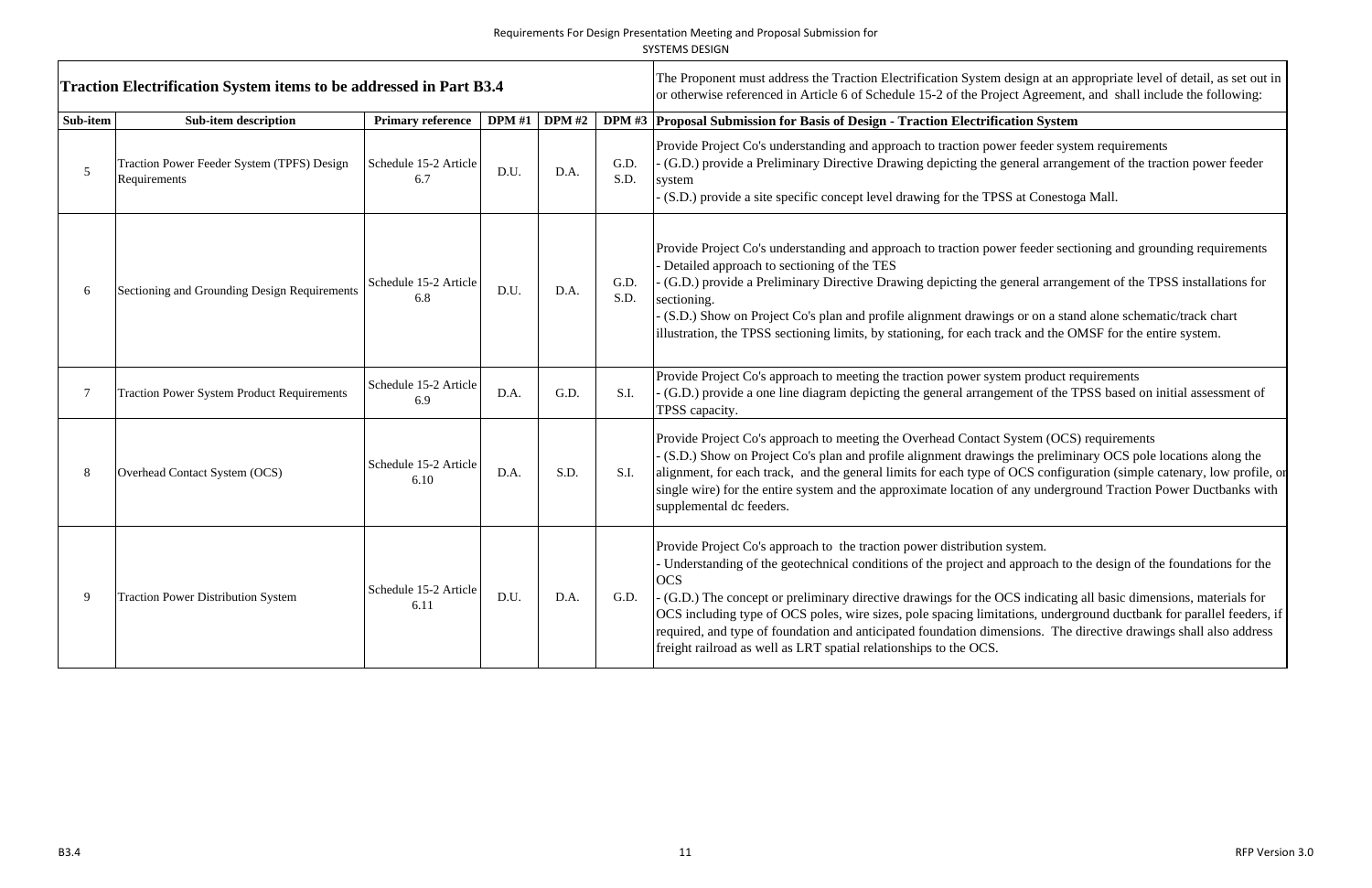|  | <b>SYSTEMS DESIGN</b> |  |
|--|-----------------------|--|
|  |                       |  |

|                | Train Control Systems items to be addressed in Part B3.5          |                                         |               |      |      | The Proponent must address the Train Control Systems design at an appropriate level of detail, as set out in or<br>otherwise referenced in Article 8 of Schedule 15-2 of the Project Agreement, and shall include the following:                                                                                                                                                                                                                                                                                                                                                                         |
|----------------|-------------------------------------------------------------------|-----------------------------------------|---------------|------|------|----------------------------------------------------------------------------------------------------------------------------------------------------------------------------------------------------------------------------------------------------------------------------------------------------------------------------------------------------------------------------------------------------------------------------------------------------------------------------------------------------------------------------------------------------------------------------------------------------------|
| Sub-item       | <b>Sub-item description</b>                                       | Primary reference                       | DPM #1 DPM #2 |      |      | DPM #3   Proposal Submission for Basis of Design - Train Control Systems                                                                                                                                                                                                                                                                                                                                                                                                                                                                                                                                 |
|                | Understanding of functional requirements Article 1.7(f), 8.1 $\&$ | Schedule 15-2<br>8.3                    | D.U.          | D.A. | S.I. | Provide Project Co's understanding of the functional requirements for the design of the train control systems and<br>identification of the approach to special train control issues that will be applied during the design process.<br>Provide Project Co's approach to developing the computer model for train simulations and on time performance<br>analysis.<br>Provide Project Co's detailed initial model results with Proposal Submission                                                                                                                                                         |
| $\overline{2}$ | Automatic Train Supervision                                       | Schedule 15-2<br>Article 8.4            | D.U.          | D.A. | S.I. | Provide Project Co's understanding and approach to Automatic Train Supervision requirements                                                                                                                                                                                                                                                                                                                                                                                                                                                                                                              |
| 3              | <b>Operational Design requirements</b>                            | Schedule 15-2<br>Article 8.5            | G.U.          | D.A. | S.I. | Provide Project Co's understanding and approach to Operational Design requirements                                                                                                                                                                                                                                                                                                                                                                                                                                                                                                                       |
|                | Electromagnetic Interference (EMI)                                | Schedule 15-2<br>Article 8.6            | G.U.          | G.A. | S.I. | Provide Project Co's understanding and approach to Electromagnetic Interference requirements                                                                                                                                                                                                                                                                                                                                                                                                                                                                                                             |
| 5              | Growth and Expansion                                              | Schedule 15-2<br>Article 8.7            | G.U.          | G.A. | S.I. | Provide Project Co's understanding and approach to Growth and Expansion requirements                                                                                                                                                                                                                                                                                                                                                                                                                                                                                                                     |
| 6              | <b>Signal Circuitry</b>                                           | Schedule 15-2<br>Article <sub>8.8</sub> | D.U.          | D.A. | S.I. | Provide Project Co's understanding and approach to Signal Circuitry requirements                                                                                                                                                                                                                                                                                                                                                                                                                                                                                                                         |
|                | Train-to-Wayside Communications<br>(TWC)                          | 15-2 Art 8.9 and<br>8.20                | G.U.          | D.A. | S.I. | Provide Project Co's understanding and approach to meeting Train to Wayside Communication requirements                                                                                                                                                                                                                                                                                                                                                                                                                                                                                                   |
| 8              | Storage Yard                                                      | Schedule 15-2<br>Article 8.10           | G.U.          | D.A. | S.I. | Provide Project Co's understanding and approach to Train Control Systems to be used in the OMSF                                                                                                                                                                                                                                                                                                                                                                                                                                                                                                          |
| 9              | <b>Switch Machines</b>                                            | Schedule 15-2<br>Article 8.11           | G.U.          | D.A. | S.I. | Provide Project Co's understanding and approach to providing switch machines                                                                                                                                                                                                                                                                                                                                                                                                                                                                                                                             |
| 10             | Signals                                                           | 1Schedule 15-2<br>Article 8.12          | G.A.          | S.D. | S.I. | Provide Project Co's approach to signals that will be used on the LRT system.<br>(S.D.) Preliminary Directive Drawings for each type of signal including the aspects and associated indication that<br>will be used by Project Co.                                                                                                                                                                                                                                                                                                                                                                       |
| 11             | <b>Crossing Warning Systems</b>                                   | Schedule 15-2<br>Article 8.5, 8.13      | D.U.          | D.A. | G.D. | Provide Project Co's understanding and approach to highway and pedestrian crossing warning systems<br>Identification of five specific highway crossing conditions that will require special attention and the approach that<br>Project Co will implement for those crossings.<br>Approach to highway crossing warning systems when LRT tracks are shared with freight railroad trains.<br>Approach to highway crossing warning systems when LRT tracks are adjacent to freight railroad tracks.<br>(G.D.) Preliminary Directive Drawings for a typical LRT highway crossing and LRT pedestrian crossing. |
| 12             | Traffic Signal Interface                                          | Schedule 15-2<br>Article 8.14           | G.A.          | D.A. | S.I. | Provide Project Co's understanding and approach to Traffic Signal Interface issues<br>Identify each location where train operations transition from the proposed ATP system to the traffic signal system<br>and Project Co's understanding of the transition process.<br>Identify each location where the AHCW system will interact with adjacent traffic signal systems.<br>Identify each location where the ATP system will interact with adjacent traffic signal systems.<br>Approach to addressing Traffic Signal Interface Issues                                                                   |
| 13             | <b>Track Circuits</b>                                             | Schedule 15-2<br>Article 8.15           | G.A.          | D.A. | S.I. | Provide Project Co's understanding and approach to track circuits                                                                                                                                                                                                                                                                                                                                                                                                                                                                                                                                        |
| 14             | <b>Signal Power</b>                                               | Schedule 15-2<br>Article 8.16           | G.U.          | G.A. | S.I. | Provide Project Co's understanding and approach to signal power                                                                                                                                                                                                                                                                                                                                                                                                                                                                                                                                          |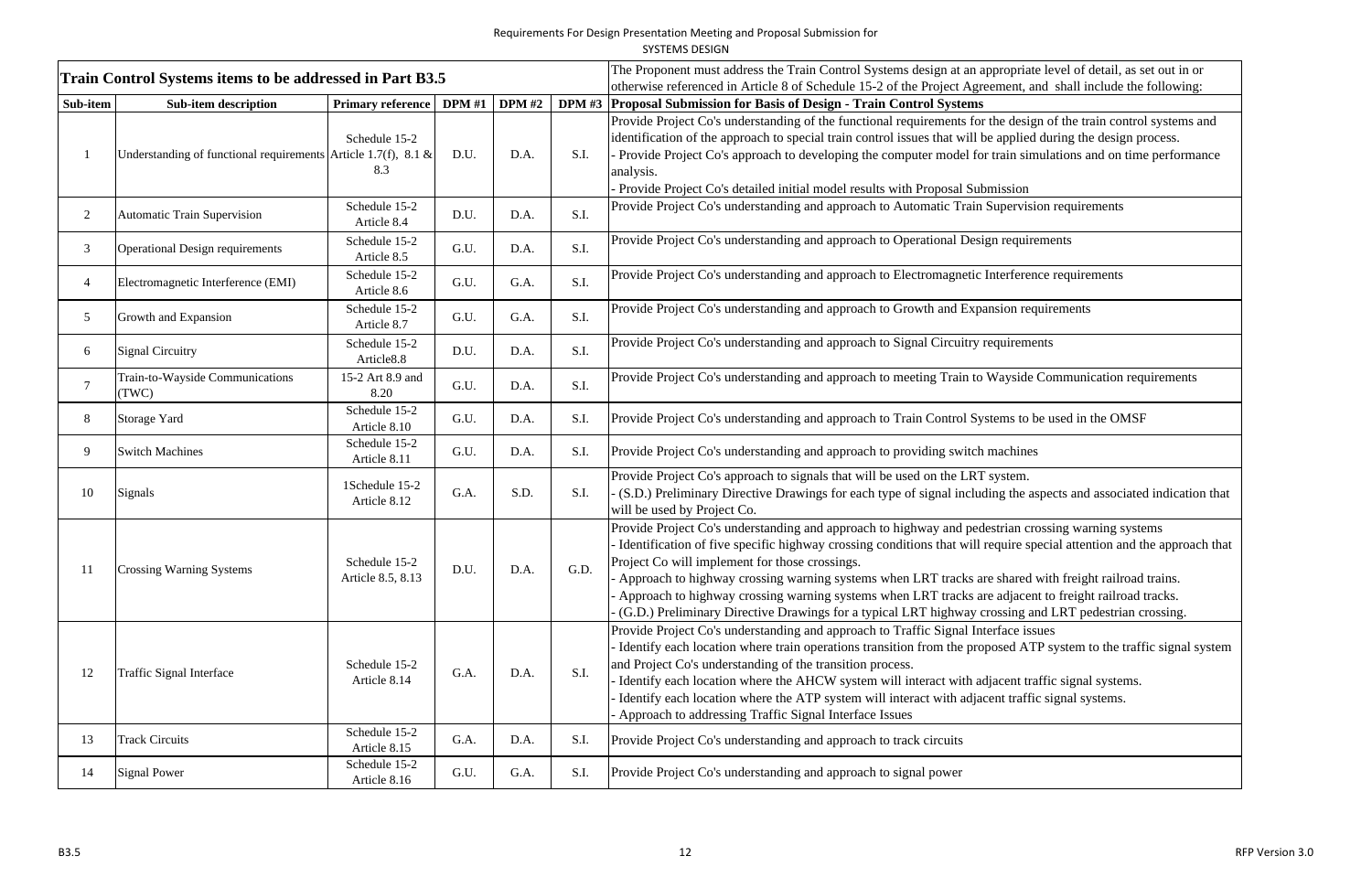|          | Train Control Systems items to be addressed in Part B3.5         |                                                  |        | The Proponent must address the Train Control Systems design at an appropriate level of<br>otherwise referenced in Article 8 of Schedule 15-2 of the Project Agreement, and shall i |      |                                                                                                                                                                                                                                                                                                                                                                                                                                                                                                                                                                                                                                                                                          |
|----------|------------------------------------------------------------------|--------------------------------------------------|--------|------------------------------------------------------------------------------------------------------------------------------------------------------------------------------------|------|------------------------------------------------------------------------------------------------------------------------------------------------------------------------------------------------------------------------------------------------------------------------------------------------------------------------------------------------------------------------------------------------------------------------------------------------------------------------------------------------------------------------------------------------------------------------------------------------------------------------------------------------------------------------------------------|
| Sub-item | <b>Sub-item description</b>                                      | <b>Primary reference</b>                         | DPM #1 | <b>DPM</b> #2                                                                                                                                                                      |      | DPM #3 Proposal Submission for Basis of Design - Train Control Systems                                                                                                                                                                                                                                                                                                                                                                                                                                                                                                                                                                                                                   |
| 15       | Houses and Cases                                                 | Schedule 15-2<br>Article 8.17                    | G.A.   | S.D.                                                                                                                                                                               | S.I. | Provide Project Co's approach to houses, cases, and rooms for the signal system<br>(S.D.) Show on Project Co's plan and profile alignment drawings, the preliminary locat<br>houses or cases for the signal and crossing warning system.                                                                                                                                                                                                                                                                                                                                                                                                                                                 |
| 16       | Signal Equipment and Technologies                                | Schedule 15-2<br>Article 8.18                    | G.A.   | D.A.                                                                                                                                                                               | S.D. | Provide Project Co's understanding and approach to signal equipment<br>(S.D.) Identify the supplier proposed for the major components of the train control system<br>description of the equipment. If Project Co has not selected a specific supplier for the tra<br>equipment, Project Co may submit information for more than one supplier or provide the<br>for the train control system equipment and Project Co's approach to selecting the train co<br>supplier. Please note that if a specific supplier is not identified, the evaluation of the qua<br>systems' equipment provided by Project Co will be based on the assumption that the equi<br>with the minimum requirements. |
| 17       | Maintainability Design requirements                              | Schedule 15-2<br>Article 8.19                    | G.U.   | G.A.                                                                                                                                                                               | S.I. | Provide Project Co's understanding and approach to maintainability design requirements                                                                                                                                                                                                                                                                                                                                                                                                                                                                                                                                                                                                   |
| 18       | Vehicle Provisions for Project Co ATP,<br>ATS, and TWC Equipment | Schedule 15-2<br>Article 8.21 and<br>Schedule 35 | D.U.   | G.A.                                                                                                                                                                               | D.A. | Provide Project Co's understanding and approach to Vehicle provisions for ATP, ATS, and                                                                                                                                                                                                                                                                                                                                                                                                                                                                                                                                                                                                  |

opriate level of detail, as set out in or<br>eent, and shall include the following:

system<br>reliminary location and sizes of all wayside<br>

rain control systems and provide a general pplier for the train control systems' er or provide the performance specifications tting the train control systems' equipments ation of the quality of the train control ion that the equipment will only comply

or ATP, ATS, and TWC equipment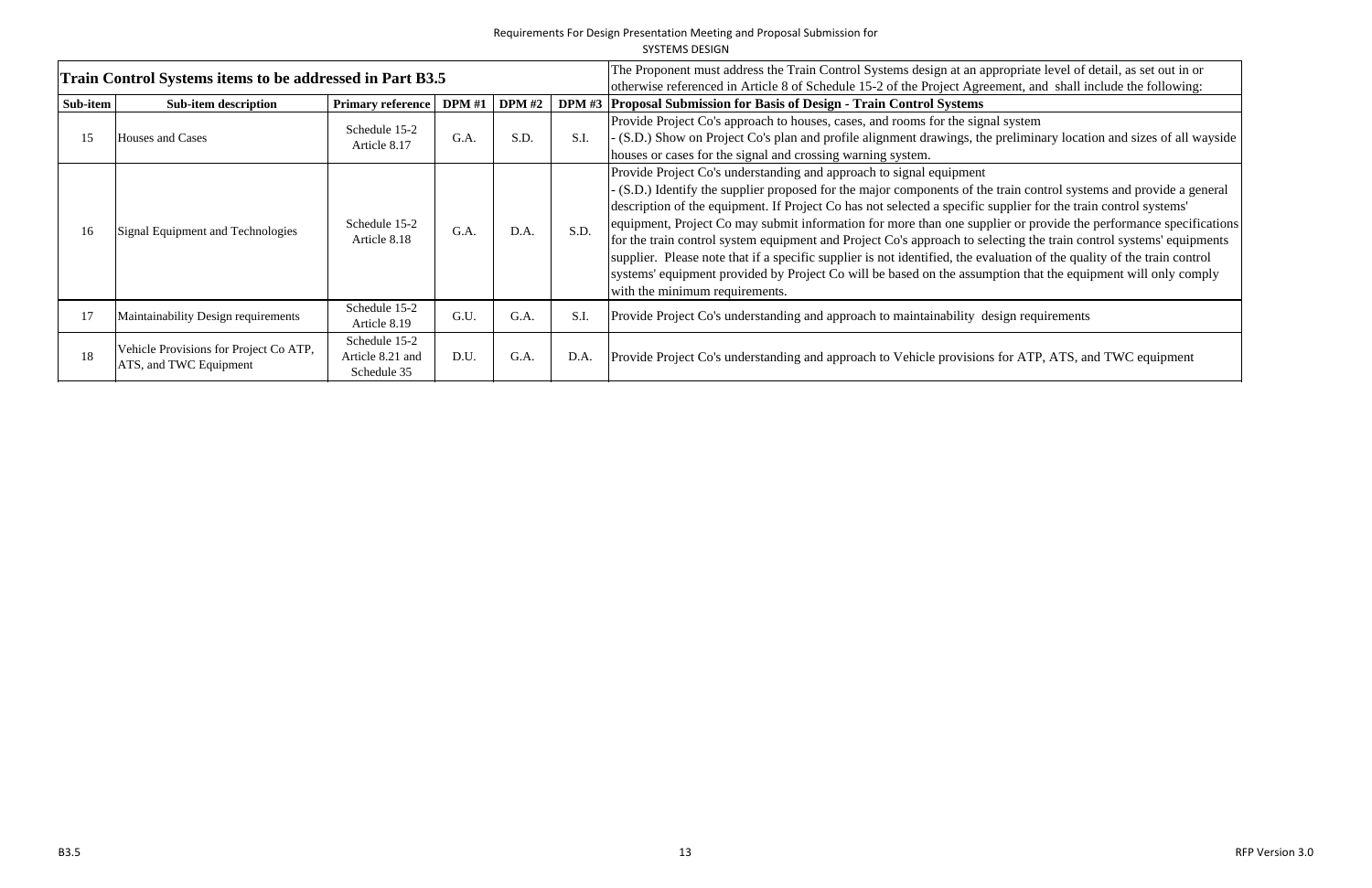|          | Intelligent Transportation Systems items to be addressed in Part B3.6 |                              |        |               |      | The Proponent must address the Intelligent Transportation Systems design at an appropriate level of detail, as set out<br>in or otherwise referenced in Article 9 of Schedule 15-2 of the Project Agreement, and shall include the following:                                                                                                                                                                                                                                                                                                                                                                                                                                                                                                                                                                                                                                                                                                                                                                                                                                                                                                                                                                                                                                                                                                                                                                                                                                                                                                                                                                                                                                                                                                                                                                                                                                                                                                                                                                                               |
|----------|-----------------------------------------------------------------------|------------------------------|--------|---------------|------|---------------------------------------------------------------------------------------------------------------------------------------------------------------------------------------------------------------------------------------------------------------------------------------------------------------------------------------------------------------------------------------------------------------------------------------------------------------------------------------------------------------------------------------------------------------------------------------------------------------------------------------------------------------------------------------------------------------------------------------------------------------------------------------------------------------------------------------------------------------------------------------------------------------------------------------------------------------------------------------------------------------------------------------------------------------------------------------------------------------------------------------------------------------------------------------------------------------------------------------------------------------------------------------------------------------------------------------------------------------------------------------------------------------------------------------------------------------------------------------------------------------------------------------------------------------------------------------------------------------------------------------------------------------------------------------------------------------------------------------------------------------------------------------------------------------------------------------------------------------------------------------------------------------------------------------------------------------------------------------------------------------------------------------------|
| Sub-item | <b>Sub-item description</b>                                           | <b>Primary reference</b>     | DPM #1 | <b>DPM</b> #2 |      | DPM #3   Proposal Submission for Basis of Design - Intelligent Transportation Systems                                                                                                                                                                                                                                                                                                                                                                                                                                                                                                                                                                                                                                                                                                                                                                                                                                                                                                                                                                                                                                                                                                                                                                                                                                                                                                                                                                                                                                                                                                                                                                                                                                                                                                                                                                                                                                                                                                                                                       |
|          | <b>Intelligent Transportation Systems</b><br>Architecture             | Schedule 15-2<br>Article 9.3 | D.U.   | D.A.          | S.I. | Provide Project Co's understanding and approach to adhere to Canadian ITS architecture and the System engineering<br>process during the design process and through start up of operations.                                                                                                                                                                                                                                                                                                                                                                                                                                                                                                                                                                                                                                                                                                                                                                                                                                                                                                                                                                                                                                                                                                                                                                                                                                                                                                                                                                                                                                                                                                                                                                                                                                                                                                                                                                                                                                                  |
|          | ITS Systems for the Project                                           | Schedule 15-2<br>Article 9.4 | D.U.   | D.A.          | S.I. | Provide Project Co's understanding and approach to the implementing the ITS Systems for the Project                                                                                                                                                                                                                                                                                                                                                                                                                                                                                                                                                                                                                                                                                                                                                                                                                                                                                                                                                                                                                                                                                                                                                                                                                                                                                                                                                                                                                                                                                                                                                                                                                                                                                                                                                                                                                                                                                                                                         |
|          | <b>Transit Management Systems</b>                                     | Schedule 15-2<br>Article 9.5 | D.U.   | D.A.<br>G.D.  | S.D. | Provide Project Co's understanding and approach to Transit Management Systems Design requirements<br>(G.D.) Preliminary Directive drawings depicting the off-board TSM components being provided by Project Co at a<br>typical LRT Stop<br>(S.D.) Identify the type or supplier proposed for the major components of the TMS and provide a general<br>description of the TMS equipment. If Project Co has not selected a specific supplier for the TMS equipment, Project<br>Co may submit information for more than one TMS supplier or provide the performance specifications for the TMS<br>and Project Co's approach to selecting the TMS supplier. Please note that if a specific supplier is not identified, the<br>evaluation of the quality of the TMS equipment provided by Project Co will be based on the assumption that the<br>equipment will only comply with the minimum requirements.                                                                                                                                                                                                                                                                                                                                                                                                                                                                                                                                                                                                                                                                                                                                                                                                                                                                                                                                                                                                                                                                                                                                       |
|          | Traffic Signal Control/Transit Priority<br>Systems                    | Schedule 15-2<br>Article 9.6 | D.U.   | D.A.<br>G.D.  | S.D. | Provide Project Co's understanding and approach to Traffic Signal Control/Transit Priority Design requirements<br>Approach for temporary ITS systems to maintain existing operations and to provide traffic management tools<br>during construction.<br>Approach for the selection and integration of TSP technology on board the trains.<br>Approach for the enhancement of the Region's existing traffic signal control system.<br>Approach for the design and implementation of the advanced network based TSP system function.<br>(G.D.) Preliminary Directive Drawings depicting the arrangement and components being provided by Project Co at<br>a typical intersection.<br>(S.D.) Show on Project Co's plan and profile alignment drawings each of the signalized intersections and provide,<br>and provide Project Co's approach to traffic signalization at each intersection.<br>- PHM-125 drawings at the intersections of Erb St. / Caroline St.; and Ottawa St. / Charles St.<br>Approach to developing computer model for train simulations and performance analysis.<br>(S.D.) Identify the type or supplier proposed for the major components of the Traffic Signal Control/Transit<br>Priority Systems and provide a general description of this equipment. If Project Co has not selected a specific<br>supplier for the Traffic Signal Control/Transit Priority Systems equipment, Project Co may submit information for<br>more than one Traffic Signal Control/Transit Priority Systems supplier or provide the performance specifications for<br>the Traffic Signal Control/Transit Priority Systems equipment and Project Co's approach to selecting the Traffic<br>Signal Control/Transit Priority Systems suppliers. Please note that if a specific supplier(s) is not identified, the<br>evaluation of the quality of the Traffic Signal Control/Transit Priority Systems equipment provided by Project Co<br>will be based on the assumption that the equipment will only comply with the minimum requirements. |
| 5        | <b>Transit Security</b>                                               | Schedule 15-2<br>Article 9.7 | G.U.   | G.A.          | D.A. | Provide Project Co's understanding and approach to transit security requirements                                                                                                                                                                                                                                                                                                                                                                                                                                                                                                                                                                                                                                                                                                                                                                                                                                                                                                                                                                                                                                                                                                                                                                                                                                                                                                                                                                                                                                                                                                                                                                                                                                                                                                                                                                                                                                                                                                                                                            |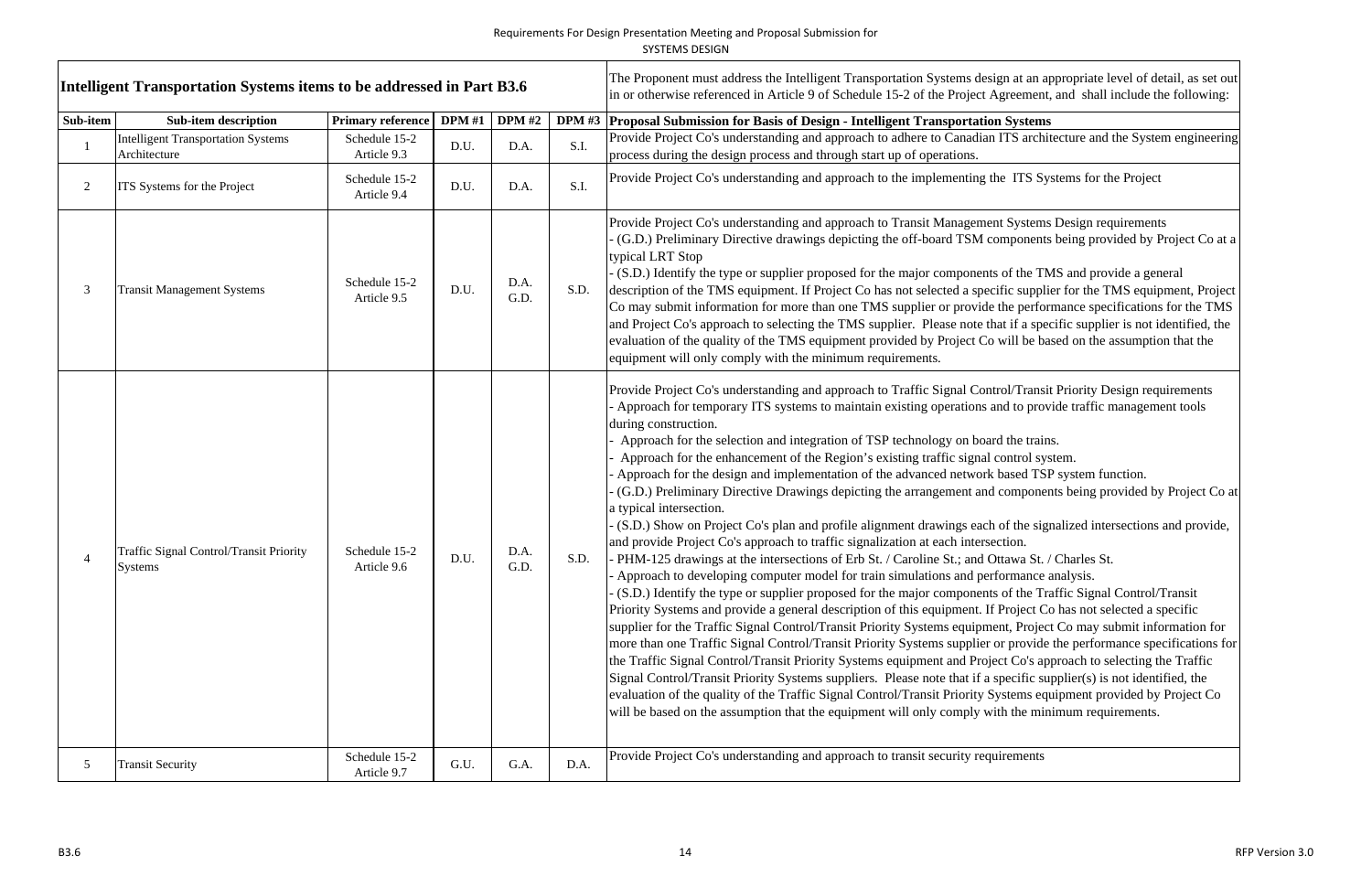| Intelligent Transportation Systems items to be addressed in Part B3.6 |                                                      |                               |                     |                |                | The Proponent must address the Intelligent Transportation Systems design at an appropriate level of detail, as set out<br>in or otherwise referenced in Article 9 of Schedule 15-2 of the Project Agreement, and shall include the following:                                                                                                                                                                                                                                                                                                                                                                                                                                                                                                                                                                                                                                |  |
|-----------------------------------------------------------------------|------------------------------------------------------|-------------------------------|---------------------|----------------|----------------|------------------------------------------------------------------------------------------------------------------------------------------------------------------------------------------------------------------------------------------------------------------------------------------------------------------------------------------------------------------------------------------------------------------------------------------------------------------------------------------------------------------------------------------------------------------------------------------------------------------------------------------------------------------------------------------------------------------------------------------------------------------------------------------------------------------------------------------------------------------------------|--|
| Sub-item                                                              | <b>Sub-item description</b>                          | Primary reference   DPM #1    |                     | <b>DPM</b> #2  |                | DPM #3 Proposal Submission for Basis of Design - Intelligent Transportation Systems                                                                                                                                                                                                                                                                                                                                                                                                                                                                                                                                                                                                                                                                                                                                                                                          |  |
|                                                                       | Passenger Assistance Intercom at LRT<br><b>Stops</b> | Schedule 15-2<br>Article 9.8  | G.U.                | G.A.           | G.D.           | Provide Project Co's understanding and approach to Passenger Assistance Intercoms at LRT Stops<br>(G.D.) Provide Preliminary Directive Drawings showing the typical location of the passenger assistance intercom<br>and its configuration.                                                                                                                                                                                                                                                                                                                                                                                                                                                                                                                                                                                                                                  |  |
|                                                                       | <b>Fare Collection</b>                               | Schedule 15-2<br>Article 9.9  | G.U.                | D.U.           | S.I.           | Provide Project Co's understanding of Project Co's role with respect to supporting the fare collection system                                                                                                                                                                                                                                                                                                                                                                                                                                                                                                                                                                                                                                                                                                                                                                |  |
|                                                                       | <b>Communications System</b>                         | Schedule 15-2<br>Article 9.10 | G.U.                | S.I.<br>(NOTE) | S.I.<br>(NOTE) | Provide Project Co's general understanding of the requirements for the Communication System as needed to support<br><b>ITS</b><br>- (NOTE) additional information on communication elements is required as part of B3.7 and does not have to be<br>repeated.                                                                                                                                                                                                                                                                                                                                                                                                                                                                                                                                                                                                                 |  |
|                                                                       | <b>Control Centres</b>                               | Schedule 15-2<br>Article 9.11 | D.U.<br>G.A.        | D.A.<br>G.D.   | S.I.           | Provide Project Co's understanding and general approach to meeting the functional requirements for each of the<br><b>Control Centres</b><br>Understanding and detailed approach to the Fleet Management System and Driver Management System and<br>interface with Region's existing system.<br>(G.D.) Provide concept drawing(s) of the CCF at the OMSF with the emphasize on presenting the approach to<br>meeting all of the functional requirements<br>(G.D.) Provide concept drawing(s) for the Traffic Control Centre enhancements to the Region's existing traffic<br>control centre<br>(G.D.) Provide concept drawing(s) for enhancements and interfaces with the Region of Waterloo Transit Control<br>Centre at Strasburg<br>(G.D.) Provide concept drawings(s) for enhancements and interfaces with the Region of Waterloo Security Control<br>Centre at Strasburg |  |
| 10                                                                    | Power Supply System                                  | Schedule 15-2<br>Article 9.12 | G.U.                | G.A.           | S.I.           | Provide Project Co's understanding and approach for providing electrical power to ITS elements for the LRT system.                                                                                                                                                                                                                                                                                                                                                                                                                                                                                                                                                                                                                                                                                                                                                           |  |
| 11                                                                    | <b>Advanced Traveler Information System</b>          | Schedule 15-2<br>Article 9.13 | G.U.                | G.A.           | S.I.           | Provide Project Co's understanding and approach for providing information to a ATIS system                                                                                                                                                                                                                                                                                                                                                                                                                                                                                                                                                                                                                                                                                                                                                                                   |  |
| 12                                                                    | <b>System Design Documentation</b>                   | Schedule 15-2<br>Article 9.14 | G.U.                | S.I.           | S.I.           | Provide Project Co's understanding of the requirements for System Design Documentation                                                                                                                                                                                                                                                                                                                                                                                                                                                                                                                                                                                                                                                                                                                                                                                       |  |
| 13                                                                    | Software Licenses and Escrow                         | Schedule 15-2<br>Article 9.15 | G.U.                | D.U.           | G.A.           | Provide Project Co's understanding and approach to software licenses and escrow                                                                                                                                                                                                                                                                                                                                                                                                                                                                                                                                                                                                                                                                                                                                                                                              |  |
| 14                                                                    | <b>Testing and Commissioning</b><br>Requirements     | Schedule 15-2<br>Article 9.16 | G.U.<br><b>NOTE</b> | S.I.           | S.I.           | Provide Project Co's general understanding of testing and commissioning requirements for ITS<br>(NOTE this item will also be addressed in other evaluation sections)                                                                                                                                                                                                                                                                                                                                                                                                                                                                                                                                                                                                                                                                                                         |  |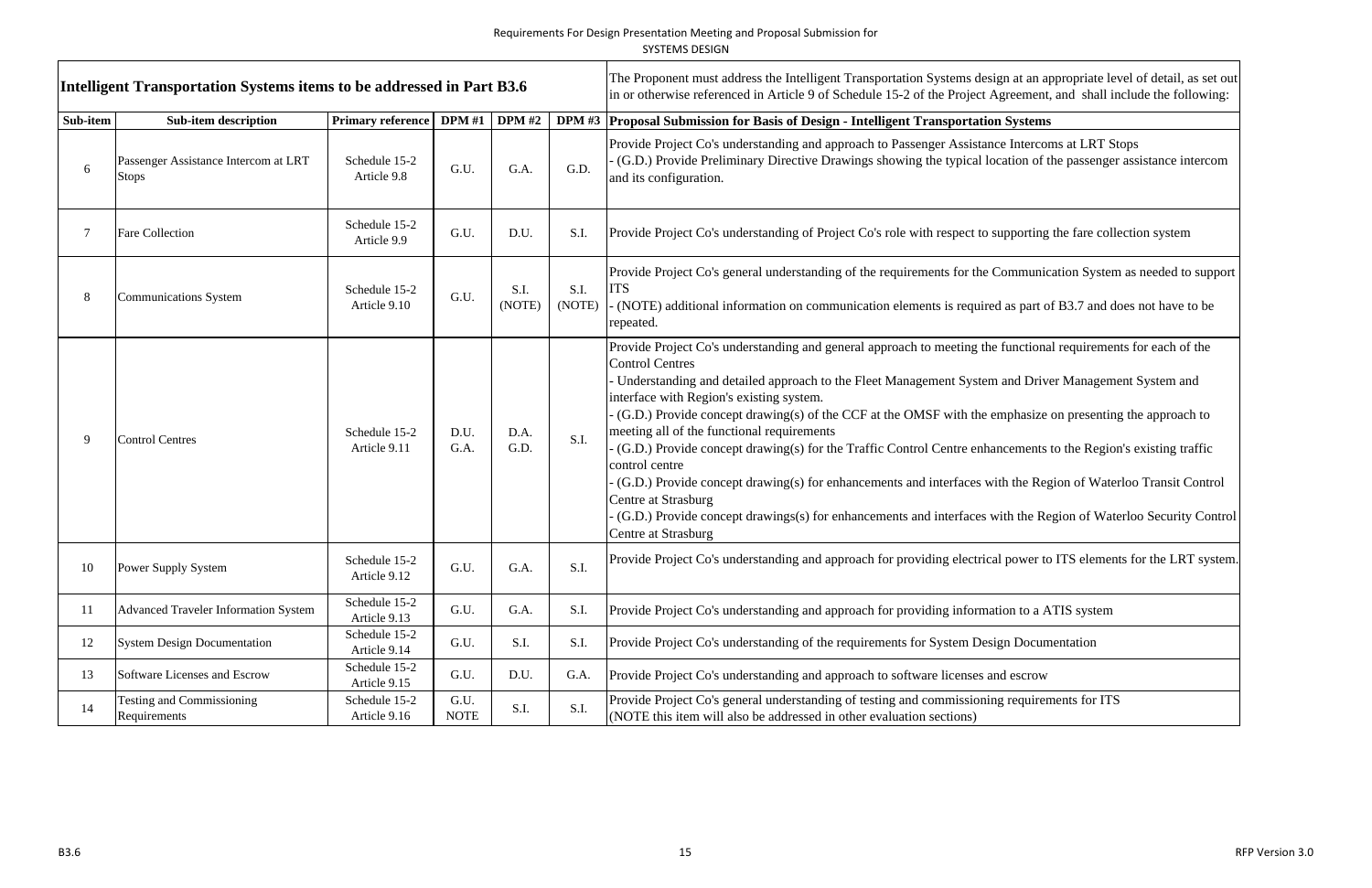SYSTEMS DESIGN

|          | Communications items to be addressed in Part B3.7   |                               |               |               |      | The Proponent must address the Communication design at an appropriate level of detail, as set out in or otherwise<br>referenced in Article 10 of Schedule 15-2 of the Project Agreement, and shall include the following:                                                                                                                                                                                                                                                                                                                                                                                                                                                                                                                                                                                                                                                                                                                                                                                                |
|----------|-----------------------------------------------------|-------------------------------|---------------|---------------|------|--------------------------------------------------------------------------------------------------------------------------------------------------------------------------------------------------------------------------------------------------------------------------------------------------------------------------------------------------------------------------------------------------------------------------------------------------------------------------------------------------------------------------------------------------------------------------------------------------------------------------------------------------------------------------------------------------------------------------------------------------------------------------------------------------------------------------------------------------------------------------------------------------------------------------------------------------------------------------------------------------------------------------|
| Sub-item | <b>Sub-item description</b>                         | <b>Primary reference</b>      | <b>DPM</b> #1 | <b>DPM</b> #2 |      | DPM #3 Proposal Submission for Basis of Design - Communications                                                                                                                                                                                                                                                                                                                                                                                                                                                                                                                                                                                                                                                                                                                                                                                                                                                                                                                                                          |
|          | <b>Light Rail Communication Systems</b>             | Schedule 15-2 Article<br>10.3 | GU            | G.A.<br>G.D.  | S.D. | Provide Project Co's understanding and approach for complying with the general requirements for the design of the<br>track alignment and wayside clearances<br>Provide Project Co's understanding of the physical characteristics of the LRV being provided by the Region and the<br>factors that need to be considered when designing the horizontal and vertical alignments suitable for the LRV.<br>Identify areas which may require a variance and the rationale for the variance.<br>Provide Project Co's approach to track alignment and wayside clearances in greater detail and in a site specific<br>manner                                                                                                                                                                                                                                                                                                                                                                                                     |
|          | <b>Transport System LAN Definitions</b>             | Schedule 15-2 Article<br>10.4 | GU            | G.A.<br>G.D.  | S.D. | Provide Project Co's understanding and approach to meeting the requirements for each of the Transport System<br>LANs.<br>(G.D.) Provide block diagram, schematics and directive drawings for each of the Transport System LANs.<br>(S.D.) Show on Project Co's plan and profile alignment drawings the preliminary locations of the Transport System<br>LANs.                                                                                                                                                                                                                                                                                                                                                                                                                                                                                                                                                                                                                                                            |
|          | <b>Field Equipment Technical Requirements</b>       | Schedule 15-2 Article<br>10.5 | GU            | G.A.<br>G.D.  | S.D. | Provide Project Co's understanding and approach for providing communication cabinets or rooms.<br>(G.D.) Provide schematics and directive drawings for the communication cabinets or rooms.<br>(S.D.) Show on Project Co's plan and profile alignment drawings the preliminary location of the communication<br>cabinets or rooms.                                                                                                                                                                                                                                                                                                                                                                                                                                                                                                                                                                                                                                                                                       |
|          | <b>SCADA System Requirements</b>                    | Schedule 15-2 Article<br>10.6 | D.U.          | DA            | S.D. | Provide Project Co's understanding and approach for meeting the SCADA System Design requirements<br>Describe provisions to ensure that the SCADA system does not cause EMI issues and is not susceptible to EMI<br>conditions especially EMI conditions attributable to the LRT system<br>(S.D.) Identify the type or supplier proposed for the major components of the SCADA System and provide a<br>general description of this equipment. If Project Co has not selected a specific supplier for the SCADA System<br>equipment, Project Co may submit information for more than one SCADA System supplier or provide the<br>performance specifications for the SCADA System equipment and Project Co's approach to selecting the SCADA<br>System suppliers. Please note that if a specific supplier(s) is not identified, the evaluation of the quality of the<br>SCADA System equipment provided by Project Co will be based on the assumption that the equipment will only<br>comply with the minimum requirements. |
|          | <b>Communications Transmission Systems</b><br>(CTS) | Schedule 15-2 Article<br>10.7 | D.U.          | DA            | S.D. | Provide Project Co's understanding and approach for meeting the CTS System design requirements<br>(S.D.) Identify the type or supplier proposed for the major components of the CTS System and provide a general<br>description of this equipment. If Project Co has not selected a specific supplier for the CTS System equipment,<br>Project Co may submit information for more than one CTS System supplier or provide the performance<br>specifications for the CTS System equipment and Project Co's approach to selecting the CTS System suppliers.<br>Please note that if a specific supplier(s) is not identified, the evaluation of the quality of the CTS System equipment<br>provided by Project Co will be based on the assumption that the equipment will only comply with the minimum<br>requirements.                                                                                                                                                                                                     |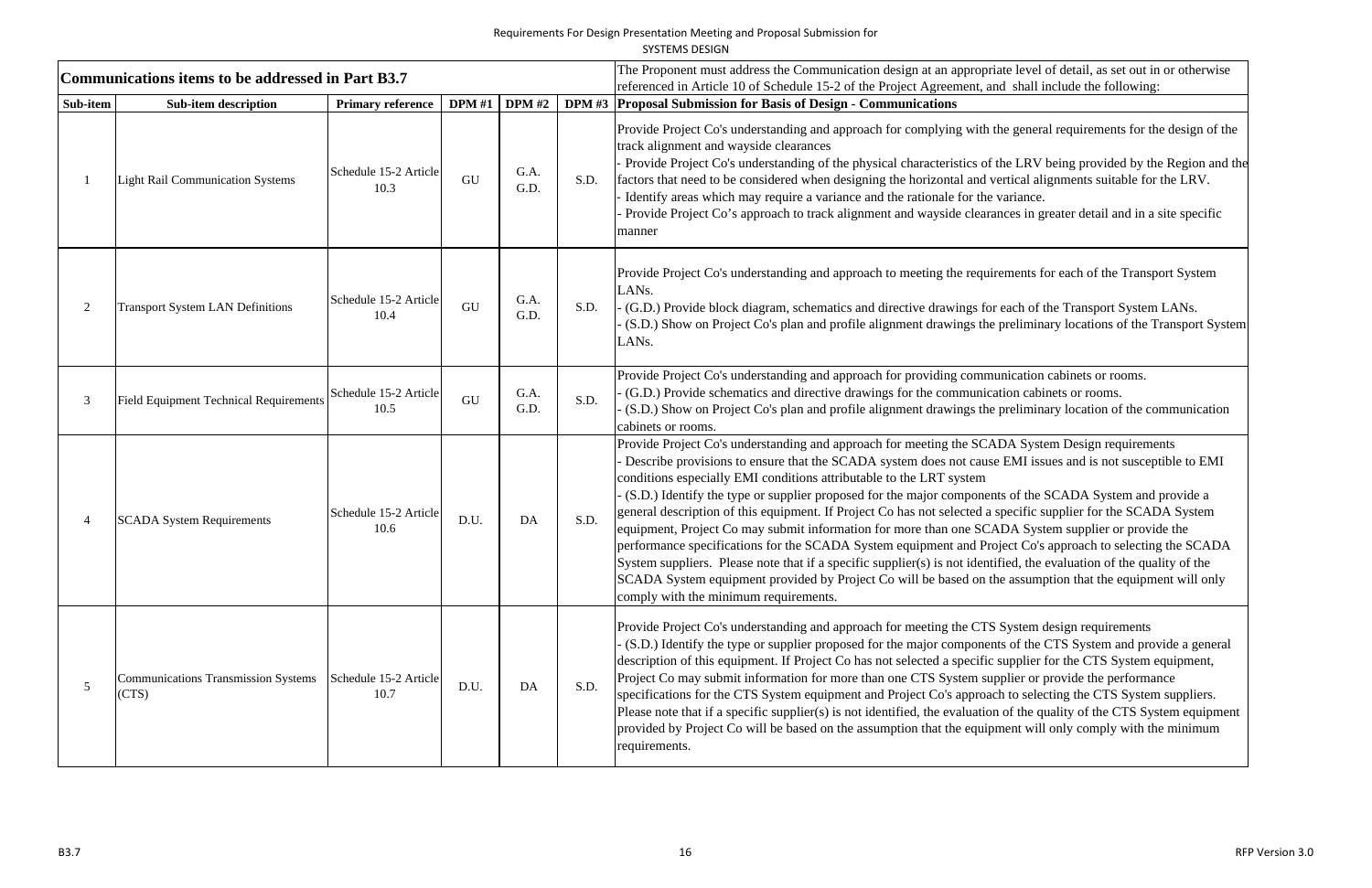SYSTEMS DESIGN

|          | Communications items to be addressed in Part B3.7     |                                |                     |               |              | The Proponent must address the Communication design at an appropriate level of detail, as set out in or otherwise                                                                                                                                                                                                                                                                                                                                                                                                                                                                                                                                                                                                                                                                                                                                                                                                                                 |
|----------|-------------------------------------------------------|--------------------------------|---------------------|---------------|--------------|---------------------------------------------------------------------------------------------------------------------------------------------------------------------------------------------------------------------------------------------------------------------------------------------------------------------------------------------------------------------------------------------------------------------------------------------------------------------------------------------------------------------------------------------------------------------------------------------------------------------------------------------------------------------------------------------------------------------------------------------------------------------------------------------------------------------------------------------------------------------------------------------------------------------------------------------------|
| Sub-item | <b>Sub-item description</b>                           | <b>Primary reference</b>       |                     | DPM #1 DPM #2 |              | referenced in Article 10 of Schedule 15-2 of the Project Agreement, and shall include the following:<br>DPM #3   Proposal Submission for Basis of Design - Communications                                                                                                                                                                                                                                                                                                                                                                                                                                                                                                                                                                                                                                                                                                                                                                         |
| 6        | Telephone/Intercom System                             | Schedule 15-2 Article<br>10.8  | G.U.<br><b>NOTE</b> | G.A.          | G.D.         | Provide Project Co's understanding and approach to providing Blue Lights Telephones and LRT telephone system<br>(NOTE) Passenger Assistance Intercoms at LRT Stops to be addressed in the response to the requirements for<br>Article 9.<br>(G.D.) Provide Preliminary Directive Drawings showing the typical location of the Blue Lights Telephones and<br>LRT telephone systems and their configuration.                                                                                                                                                                                                                                                                                                                                                                                                                                                                                                                                        |
|          | Closed Circuit Television (CCTV)                      | Schedule 15-2 Article<br>10.9  | G.U.                | D.U.          | G.D.         | Provide Project Co's understanding of Project Co's role with respect to providing CCTV<br>(G.D.) concept level drawings showing the typical placement of CCTV cameras at each type of LRT Stop, exterior<br>areas of the OMSF, and any other exterior CCTV locations.                                                                                                                                                                                                                                                                                                                                                                                                                                                                                                                                                                                                                                                                             |
| 8        | <b>Remote Security Rooms</b>                          | Schedule 15-2 Article<br>10.10 | G.U.                | S.I.          | S.I.         | Provide Project Co's understanding of the requirements for the remote security rooms and their location if provided                                                                                                                                                                                                                                                                                                                                                                                                                                                                                                                                                                                                                                                                                                                                                                                                                               |
| 9        | Light Rail Vehicle to CCF<br>communications           | Schedule 15-2 Article<br>10.11 | N.A<br><b>NOTE</b>  | N.A.          | N.A.         | (NOTE) Project Co's understanding and general approach to TWC shall be addressed in Articles 8 and 9                                                                                                                                                                                                                                                                                                                                                                                                                                                                                                                                                                                                                                                                                                                                                                                                                                              |
| 10       | Central Control Facility and SCADA                    | Schedule 15-2 Article<br>10.12 | G.U.                | S.I.          | S.I.         | Provide Project Co's understanding of the interface of the requirements for the SCADA system at the CCF                                                                                                                                                                                                                                                                                                                                                                                                                                                                                                                                                                                                                                                                                                                                                                                                                                           |
| 11       | Central Control Facility and the Fire<br>Alarm System | Schedule 15-2 Article<br>10.13 | G.U.                | G.A.          | S.I.         | Provide Project Co's understanding of the interface of the requirements for the fire alarm system at the CCF and the<br>approach for providing this system.<br>Identify the preliminary locations of Fire Alarm Control Panels in the field.                                                                                                                                                                                                                                                                                                                                                                                                                                                                                                                                                                                                                                                                                                      |
| 12       | Light Rail Transit Radio System                       | Schedule 15-2 Article<br>10.14 | G.U.                | G.A.          | S.D.<br>D.A. | Provide Project Co's understanding and approach of the requirements for the Radio System including the on-board<br>LRV radio equipment.<br>(S.D.) Identify the type or supplier proposed for the major components of the radio system and provide a general<br>description of this equipment. If Project Co has not selected a specific supplier for the radio system equipment,<br>Project Co may submit information for more than one radio system supplier or provide the performance<br>specifications for the radio system equipment and Project Co's approach to selecting the radio system suppliers.<br>Please note that if a specific supplier(s) is not identified, the evaluation of the quality of the radio system equipment<br>provided by Project Co will be based on the assumption that the equipment will only comply with the minimum<br>requirements.<br>Provide detailed approach to the future upgrade to the P25 standard. |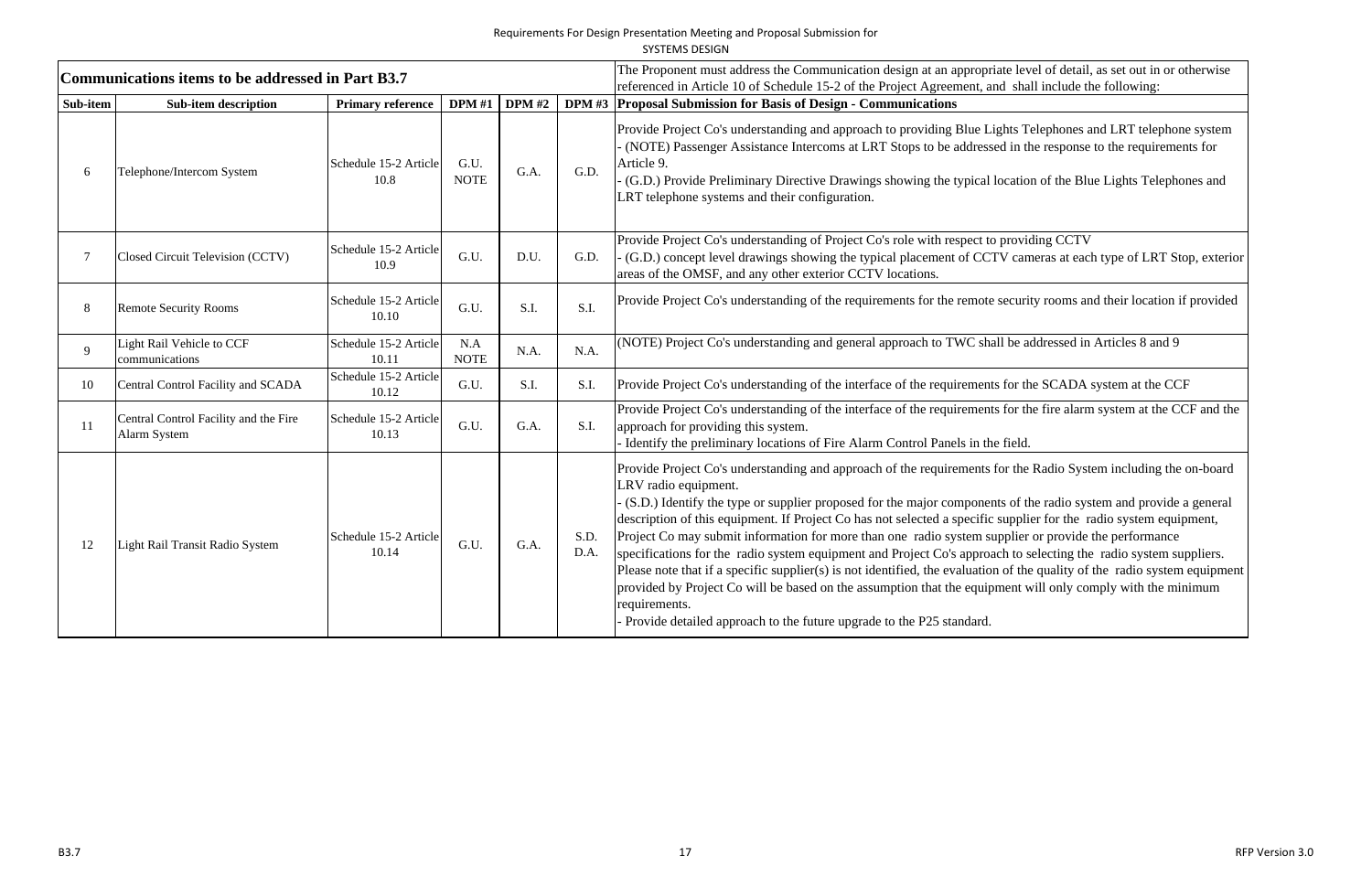|                |                                                                            |                                     |               |               |      | <b>SYSTEMS DESIGN</b>                                                                                                                                                                                                                                                                                                                                                                                                                                                                                                                                                                                                                                                                                                                                                                                                                                                                                                                                                                                                                                                                                                                                                                                                                                                                      |  |  |
|----------------|----------------------------------------------------------------------------|-------------------------------------|---------------|---------------|------|--------------------------------------------------------------------------------------------------------------------------------------------------------------------------------------------------------------------------------------------------------------------------------------------------------------------------------------------------------------------------------------------------------------------------------------------------------------------------------------------------------------------------------------------------------------------------------------------------------------------------------------------------------------------------------------------------------------------------------------------------------------------------------------------------------------------------------------------------------------------------------------------------------------------------------------------------------------------------------------------------------------------------------------------------------------------------------------------------------------------------------------------------------------------------------------------------------------------------------------------------------------------------------------------|--|--|
|                | <b>Trackwork items to be addressed in Part B3.8</b>                        |                                     |               |               |      | The Proponent must address the Trackwork System design at an appropriate level of detail, as set out in or otherwise<br>referenced in Article 12 of Schedule 15-2 of the Project Agreement, and shall include the following:                                                                                                                                                                                                                                                                                                                                                                                                                                                                                                                                                                                                                                                                                                                                                                                                                                                                                                                                                                                                                                                               |  |  |
| Sub-item       | <b>Sub-item description</b>                                                | <b>Primary reference</b>            | <b>DPM</b> #1 | <b>DPM</b> #2 |      | DPM #3 Proposal Submission for Basis of Design - Trackwork                                                                                                                                                                                                                                                                                                                                                                                                                                                                                                                                                                                                                                                                                                                                                                                                                                                                                                                                                                                                                                                                                                                                                                                                                                 |  |  |
|                | <b>General Requirements</b>                                                | Schedule 15-2<br>Article 12.1       | D.U.          | G.A.          | D.A. | Provide Project Co's understanding and approach to meeting the general requirements for the design of the<br>trackwork                                                                                                                                                                                                                                                                                                                                                                                                                                                                                                                                                                                                                                                                                                                                                                                                                                                                                                                                                                                                                                                                                                                                                                     |  |  |
| $\overline{2}$ | <b>Trackwork Systems</b>                                                   | Schedule 15-2<br>Article 12.3       | G.U.          | D.U.          | G.A. | Provide Project Co's understanding and approach to Trackwork Systems                                                                                                                                                                                                                                                                                                                                                                                                                                                                                                                                                                                                                                                                                                                                                                                                                                                                                                                                                                                                                                                                                                                                                                                                                       |  |  |
| $\mathfrak{Z}$ | <b>Track Classification</b>                                                | Schedule 15-2<br>Article 12.4       | G.U.          | S.I.          | S.I. | Provide Project Co's understanding of Trackwork Classifications                                                                                                                                                                                                                                                                                                                                                                                                                                                                                                                                                                                                                                                                                                                                                                                                                                                                                                                                                                                                                                                                                                                                                                                                                            |  |  |
| $\overline{4}$ | Wheel Profile and Wheel Gauge                                              | Schedule 15-2<br>Article 12.5       | G.U.          | D.U.          | S.I. | Provide Project Co's understanding of Wheel Profile and Wheel Gauge requirements                                                                                                                                                                                                                                                                                                                                                                                                                                                                                                                                                                                                                                                                                                                                                                                                                                                                                                                                                                                                                                                                                                                                                                                                           |  |  |
| 5 <sup>5</sup> | <b>Track Gauge and Rail Cant</b>                                           | Schedule 15-2<br>Article 12.6       | G.U.          | D.U.          | S.I. | Provide Project Co's understanding of Track Gauge and Rail Cant requirements                                                                                                                                                                                                                                                                                                                                                                                                                                                                                                                                                                                                                                                                                                                                                                                                                                                                                                                                                                                                                                                                                                                                                                                                               |  |  |
|                | <b>Track Electrical Insulation and Vibration</b><br>Damping                | Schedule 15-2<br>Article 12.1, 12.7 | D.A.          | S.D.          | S.I. | Provide Project Co's approach and demonstration of Project Co's trackwork solutions to electrical isolation and<br>vibration damping.<br>- Identify the suppliers proposed for these components and provide a general description of the components<br>materials and installation procedures. If Project Co has not selected a specific supplier for these components, Project<br>Co may submit information for more than one supplier or provide the performance specifications for these<br>components and Project Co's approach to selecting the suppliers. Please note that if a specific supplier is not<br>identified, the evaluation of the quality of the components provided by Project Co will be based on the assumption<br>that the components will only comply with the minimum requirements.<br>- (SD) Preliminary Directive drawings and electrical isolation performance specifications for rubber boot or similar<br>solution for standard embedded track and special trackwork<br>- (SD) Preliminary Directive drawings and noise and vibration performance specifications for standard ballasted and<br>embedded trackwork<br>- (SD) Preliminary Directive drawings and noise and vibration performance specification for each sensitive area<br>identified in the EPR. |  |  |
|                | <b>Track Construction and Maintenance</b><br><b>Manuals and Tolerances</b> | Schedule 15-2<br>Article 12.8       | G.U.          | D.A.          | G.D. | Provide Project Co's understanding and approach for Project Co's development of a WLRT Trackwork Construction<br>and Maintenance Manual.<br>- (GD) Outline or example of Trackwork Construction and Maintenance Manual that will be the basis of the WLRT<br>Track and Trackway Manual.                                                                                                                                                                                                                                                                                                                                                                                                                                                                                                                                                                                                                                                                                                                                                                                                                                                                                                                                                                                                    |  |  |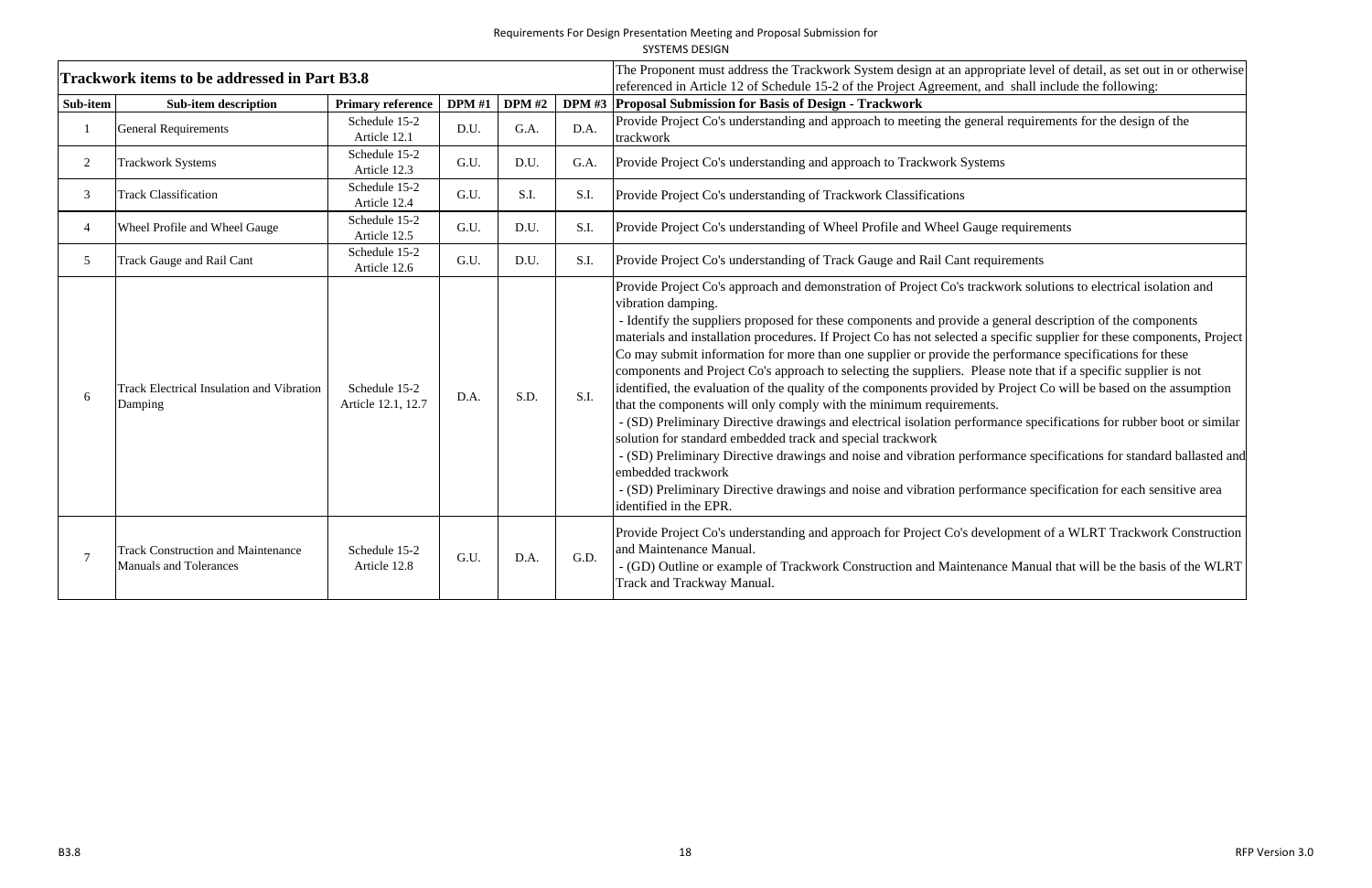| SYSTEMS DESIGN |  |
|----------------|--|
|                |  |

|          | Trackwork items to be addressed in Part B3.8 |                                      |               |              |                | The Proponent must address the Trackwork System design at an appropriate level of detail, as set out in or otherwise                                                                                                                                                                                                                                                                                                                                                                                                                                                                                                                                                                                                                                                                                                                                                                                                                                                                                                                                                                                                                                                                                                                                                                                                                                                                                                                                                                                                                                              |
|----------|----------------------------------------------|--------------------------------------|---------------|--------------|----------------|-------------------------------------------------------------------------------------------------------------------------------------------------------------------------------------------------------------------------------------------------------------------------------------------------------------------------------------------------------------------------------------------------------------------------------------------------------------------------------------------------------------------------------------------------------------------------------------------------------------------------------------------------------------------------------------------------------------------------------------------------------------------------------------------------------------------------------------------------------------------------------------------------------------------------------------------------------------------------------------------------------------------------------------------------------------------------------------------------------------------------------------------------------------------------------------------------------------------------------------------------------------------------------------------------------------------------------------------------------------------------------------------------------------------------------------------------------------------------------------------------------------------------------------------------------------------|
| Sub-item | <b>Sub-item description</b>                  | <b>Primary reference</b>             | <b>DPM</b> #1 | DPM#2        |                | referenced in Article 12 of Schedule 15-2 of the Project Agreement, and shall include the following:<br>DPM #3 Proposal Submission for Basis of Design - Trackwork                                                                                                                                                                                                                                                                                                                                                                                                                                                                                                                                                                                                                                                                                                                                                                                                                                                                                                                                                                                                                                                                                                                                                                                                                                                                                                                                                                                                |
|          | <b>Standard Track Construction Types</b>     | Schedule 15-2<br>Article 12.9        | D.A.          | G.D.<br>S.D. | S.I.           | Provide Project Co's approach and demonstration of Project Co's trackwork solutions to standard embedded,<br>ballasted, Direct Fixation and Shop track.<br>- Approach to key design issues and features that relate to design, construction and maintenance of standard<br>trackwork<br>- (GD) Directive drawings indicating materials, general arrangement, and application of the standard embedded,<br>ballasted (yard and mainline), Direct Fixation and Shop track.<br>- (GD) Directive drawings for transition sections<br>- (SD) Show on Project Co's plan and profile alignment drawings or a stand alone schematic/track chart showing the<br>limits, by stationing, for each standard type of track construction (ballasted, embedded etc).                                                                                                                                                                                                                                                                                                                                                                                                                                                                                                                                                                                                                                                                                                                                                                                                             |
|          | <b>Standard Trackwork Components</b>         | Schedule 15-2<br>Article 12.10       | G.A.          | D.A.         | S.I.<br>(NOTE) | Provide Project Co's approach and demonstration of Project Co's standard trackwork components.<br>- Approach to the standard trackwork components and identify specific components to be used in the design of<br>standard trackwork including, rail, rail joining, restraining rail. emergency guard rail. rail fastening systems, cross<br>and switch ties, embedded components, and potential sources of ballast (NOTE elastomers and isolating materials to<br>be addressed in item 6 above)                                                                                                                                                                                                                                                                                                                                                                                                                                                                                                                                                                                                                                                                                                                                                                                                                                                                                                                                                                                                                                                                  |
| 10       | Special Trackwork                            | Schedule 15-2<br>Article 12.1, 12.11 | D.A.          | G.D.<br>S.D. | S.I.           | Provide Project Co's approach and demonstration of Project Co's special trackwork solutions.<br>Approach to key design issues and features that relate to the design, construction and maintenance of special<br>trackwork<br>(GD) Preliminary Directive drawings indicating materials, general arrangement and geometry of the special<br>trackwork.<br>(SD) Preliminary Standard drawings depicting the basic dimensions for all types of switch points, turnout frogs and<br>crossing frogs proposed for the project including guard rails, flangeways and frog details related to transition from<br>the wing rail to/from the frog point including the profile of the LRT wheels and where applicable the profile of the<br>freight railroad wheels.<br>(SD) Identify each installation of special trackwork and provide a general description of the installation, key<br>features and where applicable the approach to resolve the compatibility issues where railroad and LRT interface at<br>special trackwork locations. If Project Co has not selected a specific supplier for these components, Project Co may<br>submit information for more than one supplier or provide the performance specifications for the special trackwork<br>and Project Co's approach to selecting the supplier. Please note that if a specific supplier is not identified, the<br>evaluation of the quality of the special trackwork provided by Project Co will be based on the assumption that the<br>special trackwork will only comply with the minimum requirements. |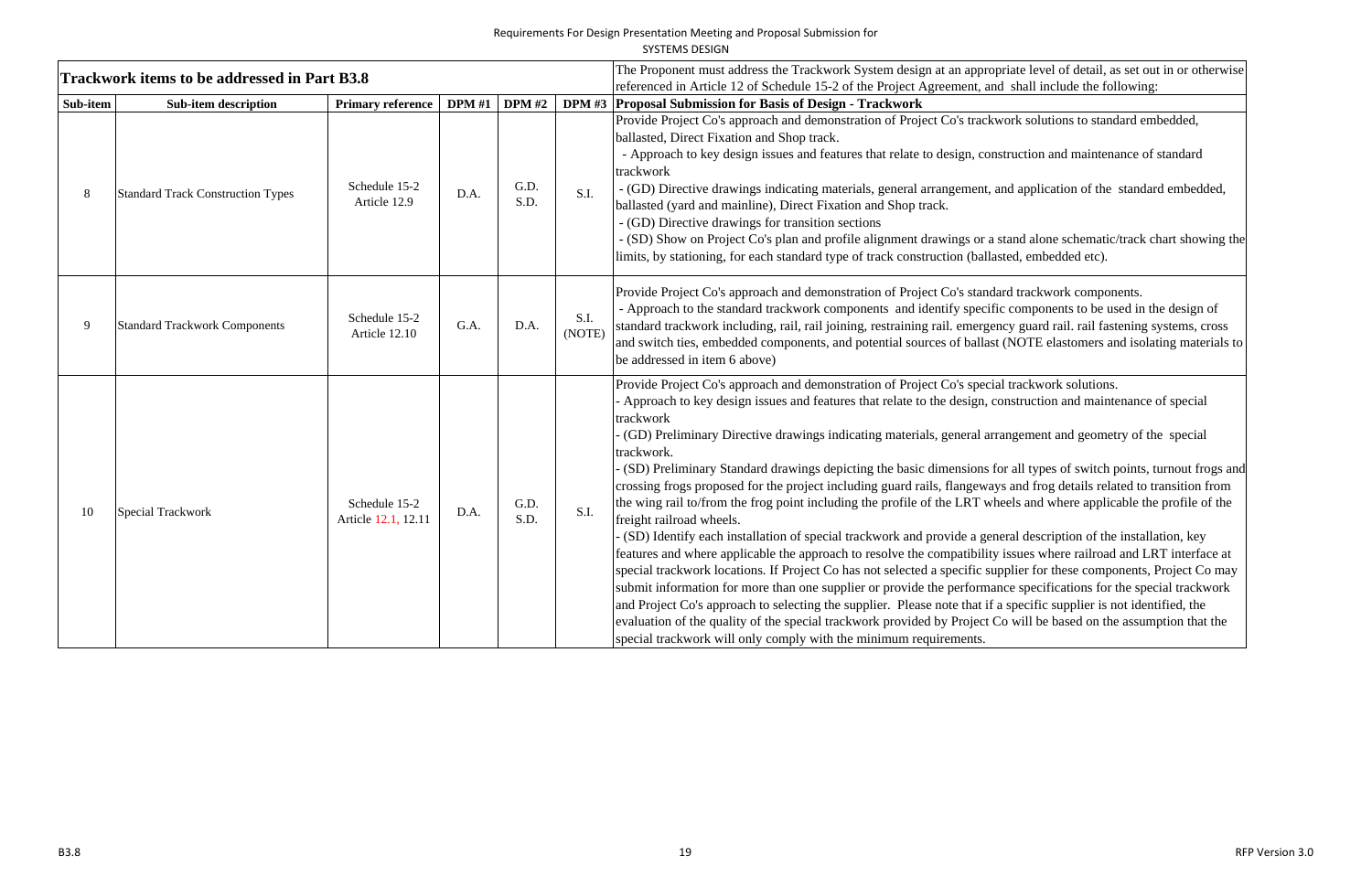|          |                                                     |                                |               |                                                                                                                                                                                               |              | <b>SYSTEMS DESIGN</b>                                                                                                                                                                                                                                                                                                                                                                                                                                                                                                                                                                                                                                                                                                                                                                                                                                                                                                                                                                                                                                                                       |
|----------|-----------------------------------------------------|--------------------------------|---------------|-----------------------------------------------------------------------------------------------------------------------------------------------------------------------------------------------|--------------|---------------------------------------------------------------------------------------------------------------------------------------------------------------------------------------------------------------------------------------------------------------------------------------------------------------------------------------------------------------------------------------------------------------------------------------------------------------------------------------------------------------------------------------------------------------------------------------------------------------------------------------------------------------------------------------------------------------------------------------------------------------------------------------------------------------------------------------------------------------------------------------------------------------------------------------------------------------------------------------------------------------------------------------------------------------------------------------------|
|          | <b>Trackwork items to be addressed in Part B3.8</b> |                                |               | The Proponent must address the Trackwork System design at an appropriate level of detail, a<br>referenced in Article 12 of Schedule 15-2 of the Project Agreement, and shall include the fol- |              |                                                                                                                                                                                                                                                                                                                                                                                                                                                                                                                                                                                                                                                                                                                                                                                                                                                                                                                                                                                                                                                                                             |
| Sub-item | <b>Sub-item description</b>                         | <b>Primary reference</b>       | <b>DPM</b> #1 | <b>DPM</b> #2                                                                                                                                                                                 |              | DPM #3 Proposal Submission for Basis of Design - Trackwork                                                                                                                                                                                                                                                                                                                                                                                                                                                                                                                                                                                                                                                                                                                                                                                                                                                                                                                                                                                                                                  |
| 11       | Highway and Pedestrian Grade Crossing<br>Materials  | Schedule 15-2<br>Article 12.12 | G.A.          | D.A.                                                                                                                                                                                          | G.D.<br>S.D. | Provide Project Co's approach and demonstration of Project Co's solution for Highway and P<br>Crossings.<br>Approach to key design issues and features that relate to design, construction and maintenal<br>(SD) Identify (on a list or annotation on drawings or schematic) each grade crossing and pro<br>description of the grade crossing installation.<br>- Identify supplier proposed for grade crossings and provide a general description of the grad<br>installation. If Project Co has not selected a specific supplier for grade crossing materials, Pro<br>information for more than one supplier or provide the performance specifications for grade c<br>Project Co's approach to selecting the supplier. Please note that if a specific supplier is not io<br>of the quality of the grade crossing installation provided by Project Co will be based on the a<br>grade crossing installation will only comply with the minimum requirements.<br>(GD) Preliminary Directive drawings indicating materials and general arrangement and georgen<br>grade crossing installation. |
| 12       | <b>Other Track Devices</b>                          | Schedule 15-2<br>Article 12.13 | G.A.          | D.A.                                                                                                                                                                                          | S.D.         | Provide Project Co's approach and demonstration of Project Co's solutions for other track dev<br>- Approach to key design issues and features that relate to design, construction and maintena<br>devices<br>- Identify the type or supplier proposed for Other Track Devices and provide a general descretion<br>Project Co has not selected a specific supplier for the specific device, Project Co may submit<br>than one device or provide the performance specifications for these devices. Please note that<br>quality of the Other Track Devices will be based on the potential that the lower quality mater<br>- (SD) Preliminary Directive drawings indicating materials and general arrangement of the O                                                                                                                                                                                                                                                                                                                                                                          |
| 13       | <b>System Interfaces Affecting Track</b><br>Design  | Schedule 15-2<br>Article 12.14 | G.U.          | D.U.                                                                                                                                                                                          | G.A.         | Provide Project Co's understanding and approach to System interfaces affecting track design.                                                                                                                                                                                                                                                                                                                                                                                                                                                                                                                                                                                                                                                                                                                                                                                                                                                                                                                                                                                                |

Trackwork System design at all an appropriate level of detail, as set out in or otherwise referenced in Article 12 of  $\alpha$ 

In for Highway and Pedestrian Grade

ruction and maintenance of grade crossings grade crossing and provide a general

escription of the grade crossing materials and rossing materials, Project Co may submit ifications for grade crossing installation and cific supplier is not identified, the evaluation will be based on the assumption that the

arrangement and geometry for each type of

ons for other track devices. ruction and maintenance of other track

ovide a general description of the device. If Project Co may submit information for more than or provide than the evaluation of the evaluations for the seeds. Please note that the evaluation of the e lower quality materials may be provided. arrangement of the Other Track Devices.